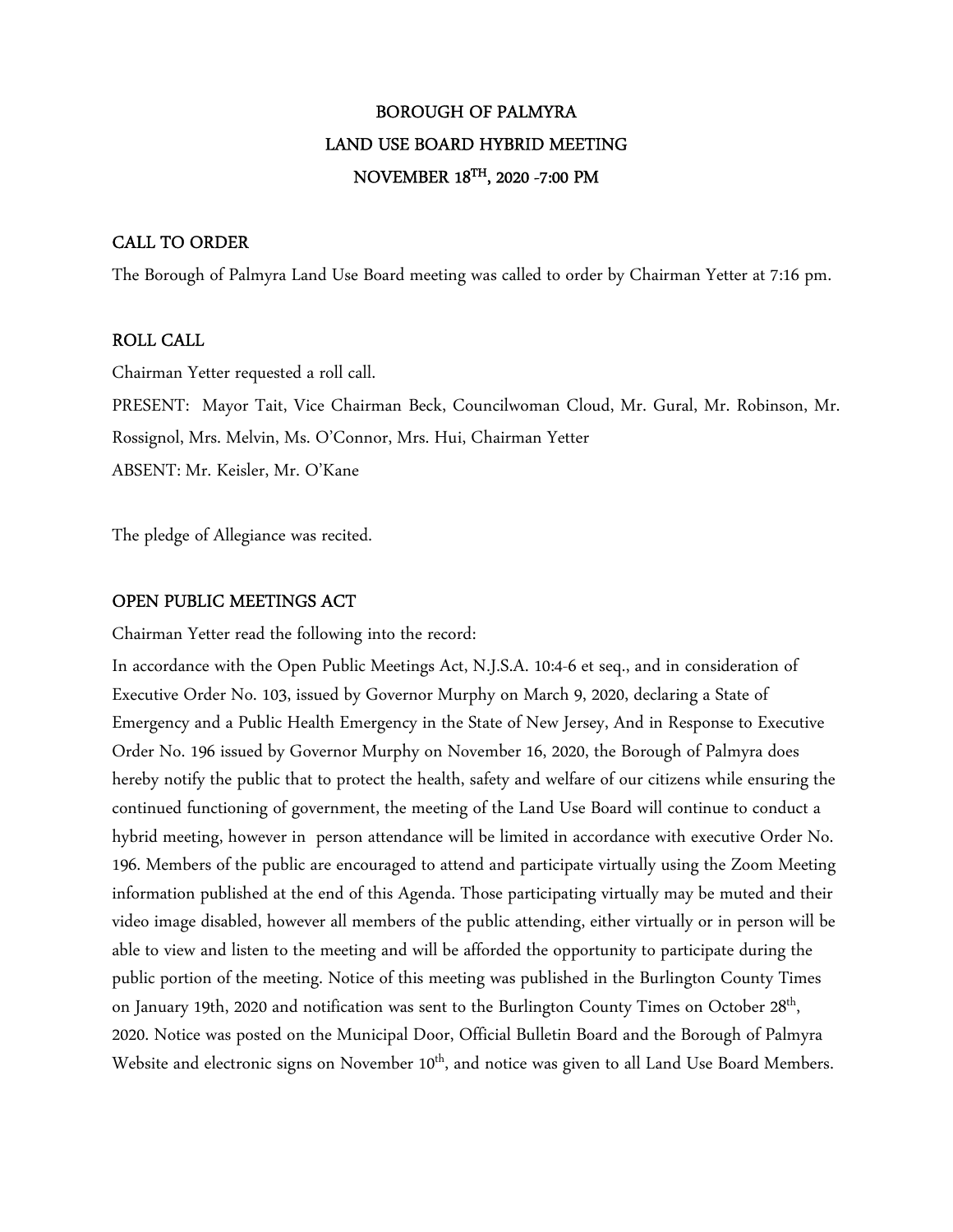# APPROVAL OF THE MINUTES

Chairman Yetter asked if there were any questions or comments regarding the October 21<sup>st</sup>, 2020 Land Use Board minutes. Hearing none, he requested a motion to approve the minutes as written. Mayor Tait made the motion to approve the minutes as written and Vice Chairman Beck second the motion. Chairman Yetter asked for a call of the roll.

### At the call of the roll the vote was as follows:

AYES: Mayor Tait, Vice Chairman Beck, Councilwoman Cloud, Mr. Gural, Mr. Robinson, Mr. Rossignol, Mrs. Melvin, Ms. O'Connor, Chairman Yetter NAY: None

## **CORRESPONDENCE**

Chairman Yetter asked if there was any correspondence. Board secretary, Ms. Jackson indicated there was no correspondence.

## BOROUGH COUNCIL UPDATES

Councilwoman Cloud stated there were no updates to report.

### OLD BUSINESS

### Chairman Yetter read LUB Resolution 2020-09:

LUB Resolution 2020-09 Resolution of the Borough of Palmyra Land Use Board Recommending that Block 80 Lot 6 within the Borough of Palmyra Be Designated as a Condemnation Area in Need of Redevelopment.

# BOROUGH OF PALMYRA LAND USE BOARD RESOLUTION 2020-09

# RESOLUTION OF THE BOROUGH OF PALMYRA LAND USE BOARD RECOMMENDING THAT BLOCK 80, LOT 6 WITHIN THE BOROUGH BE DESIGNATED AS A CONDEMNATION AREA IN NEED OF REDEVELOPMENT

WHEREAS, pursuant to the Local Redevelopment and Housing Law, N.J.S.A. 40A:12A-1 et seq., the Borough Council may direct the Borough of Palmyra Land Use Board ("Board") to conduct an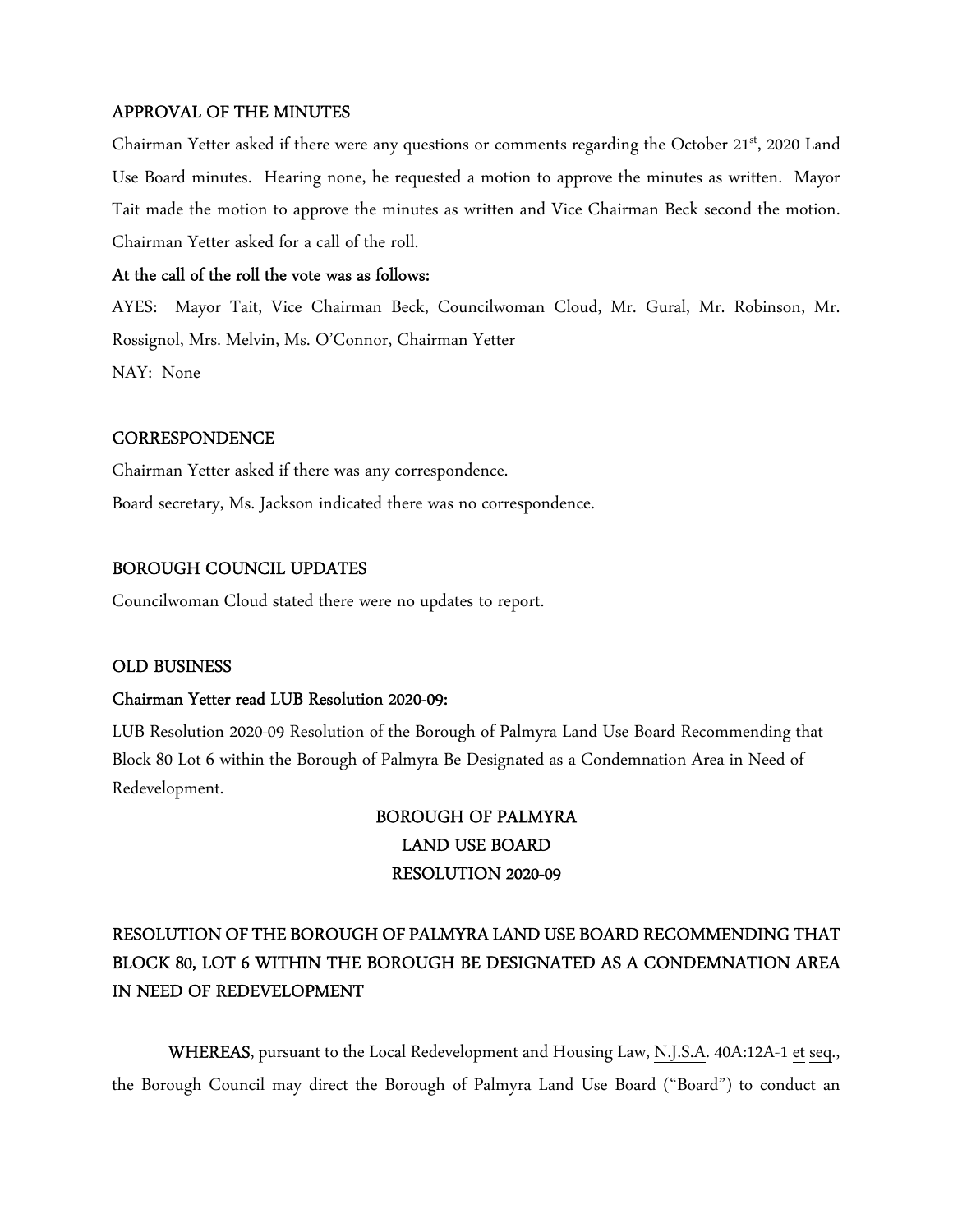investigation and public hearing to determine whether certain areas of the Borough are in need of redevelopment pursuant to the procedures set forth at N.J.S.A. 40A:12A-6; and

WHEREAS, pursuant to the Local Redevelopment and Housing Law, the Borough Council on September 16, 2019 adopted Resolution 2019-216 which directed the Borough of Palmyra Land Use Board to conduct a preliminary investigation to determine whether Block 80 Lot 6 meets the criteria set forth in N.J.S.A. 40A:12A-1, et seq. for designation as a condemnation area in need of redevelopment; and

WHEREAS, in furtherance of the referral by the Borough Council, the Board retained Community Grants Planning & Housing ("CGP&H") to conduct a study and prepare a report as to the proposed redevelopment area, Block 80, Lot 6 ("Study Area"); and

WHEREAS, the Board had a map prepared showing the boundaries of the proposed redevelopment area; and

WHEREAS, on or about June, 2020, David G. Gerkens, AICP, PP of CGP&H conducted an investigation and prepared a report entitled "Redevelopment Study Block 80 Lot 6, 321 East Broad Street" ("Report"); and

WHEREAS, the Report was prepared by analyzing the applicability of the statutory criteria under N.J.S.A. 40A:12A-5 to the Study Area, the boundaries of which are set forth on a map prepared by CGP&H and contained with the Report; and

WHEREAS, after public notice required by law was published on October 4, 2020 and October 11, 2020 and mailed by regular and certified mail to the owner of property in the Study Area, the Board conducted a hearing on October 21, 2020 to hear the comments of the public regarding the Report and the proposed area designation; and

WHEREAS, on October 21, 2020 David G. Gerkens, AICP, PP presented testimony at the public hearing regarding the findings and conclusions of the Report and concluded that the Study Area met the criteria for a condemnation area in need of redevelopment under N.J.S.A. 40A:12A-5(d); and

WHEREAS, on October 21, 2020 members of the public, the owner of the Study Area and persons interested in the investigation were permitted to present testimony and objections regarding the investigation; and

WHEREAS, the Board considered the Report, which was submitted into the record, and the testimony and comments provided by all witnesses at the public hearing on October 21, 2020; and

 WHEREAS, based on the Preliminary Investigation and Mr. Gerkens' testimony, the Board finds the following facts: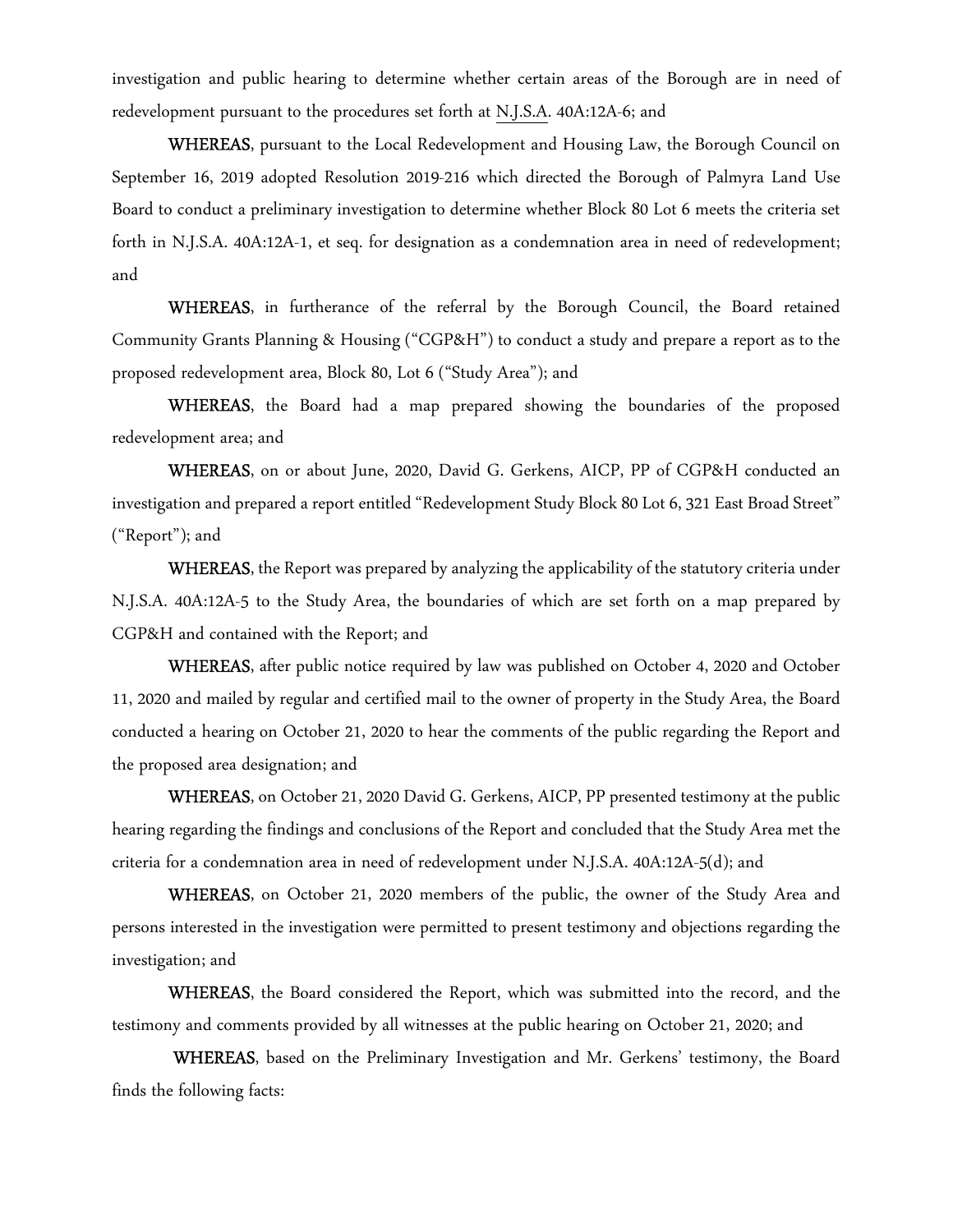- 1. The property identified in Resolution 2019-216 was, in fact, studied.
- 2. The property contains an approximately 4,000 square foot two-story vacant structure and small surface parking lot.
- 3. The property is approximately one-half acre in size.
- 4. The property is owned by 321 East Broad Street LLC and has been vacant since 2019.
- 5. There are gaps between the stucco wall coverings and the windows, and the electrical service meter box is not secured to the exterior wall.
- 6. The gutter is broken, and the front steps need to be replaced due to settling.
- 7. There is damage to the guardrail on the steps and rust damage to the fire escape.

WHEREAS, based on all the foregoing, the Board finds that the Study Area qualifies for designation as a condemnation area in need of redevelopment because it satisfies the criteria established by N.J.S.A. 40A:12A-5d; that the designation of the study area as an area in need of redevelopment is consistent with the intent of the Local Redevelopment and Housing Law, N.J.S.A. 40A:12A-1, et seq., and that the Board's recommendation with respect to the property should be reported to the Mayor and Council for the Borough of Palmyra; and

NOW, THEREFORE, IN RELIANCE UPON THE FOREGOING, BE IT RESOLVED by the Borough of Palmyra Land Use Board that it is recommended that the property designated as Block 80, Lot 6 meets the statutory criteria for designation as a condemnation area in need of redevelopment, pursuant to the provisions of N.J.S.A. 40A:12A-5d; and

AND IT IS FURTHER RESOLVED that the Board's determination be reported to the Mayor and Council for the Borough of Palmyra.

Lewis Yetter, Chairman Land Use Board

Doretha R Jackson, Secretary

Chairman Yetter asked if there were any comments or questions, seeing none

Chairman Yetter asked for a motion to approve LUB Resolution 2020-09. Mr. Gural made a motion to approve LUB Resolution 2020-09. Vice Chairman Beck second the motion. Chairman Yetter asked for a roll call vote, at the call of the roll the vote was as follows: AYES: Mayor Tait, Vice Chairman Beck, Councilwoman Cloud, Mr. Gural, Mr. Robinson, Mr. Rossignol, Mrs. Melvin, Ms. O'Connor, Chairman Yetter NAY: None ABSENT: Mr. Keisler, Mr. O'Kane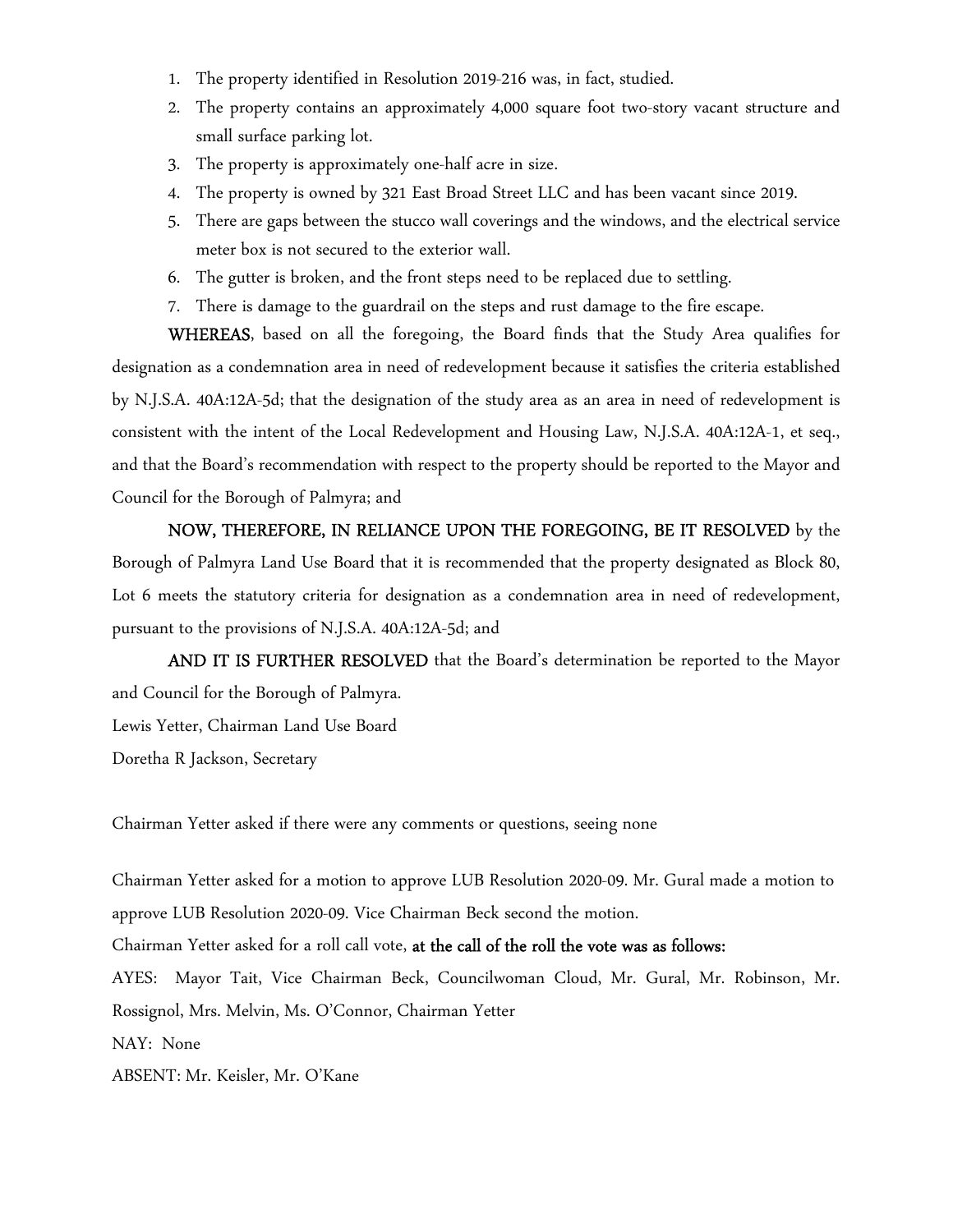#### Chairman Yetter read LUB Resolution 2020-010:

Memorialization of LUB Resolution 2020-10 Borough of Palmyra Land Use Board Resolution of Memorialization in the Matter of 206 W. Spring Garden Street Application 2020-LUB02.

## BOROUGH OF PALMYRA

# LAND USE BOARD RESOLUTION 2020-10 RESOLUTION OF MEMORIALIZATION IN THE MATTER OF 206 W. SPRING GARDEN STREET Application No. 2020-LUB02 Applicant: Critias Klouse Premises: 206 W Spring Garden Street

WHEREAS, Critias Klouse ("Applicant") is the owner of property located at 206 W. Spring Garden Street, Palmyra, New Jersey, more particularly described as Block 34 Lots 1 & 1.01 on the Tax Map of the Borough of Palmyra, ("Subject Property") which is improved with a single-family one and one-half story structure; and

WHEREAS, the subject property is located in the R-1 Zone; and

WHEREAS, Applicant filed an application for bulk variances to allow for a six (6) foot solid vinyl fence to be located approximately 1.7 feet from the Right of Way of Spring Garden Street whereas 18.7 feet is required; and to allow the fence constructed along Filbert Street frontage to be located eight (8) feet closer to the street Right of Way than the side building line of the dwelling ("Application"); and

WHEREAS, James Winckowski, P.E. the engineer for the Land Use Board provided a review letter dated August 21, 2020 of the Application which was reviewed by the Applicant; and

WHEREAS, the Planning Board held a public hearing on October 21, 2020; and

NOW THEREFORE, the Palmyra Borough Land Use Board makes the following Findings of Fact and Conclusions with respect to the Application:

1. The Application requires a variance from § 158-93 D (R-1 Residential District) which provides that fences for rear yards or corner properties are permitted at the property lines shared with a neighboring property, from the front setback to the rear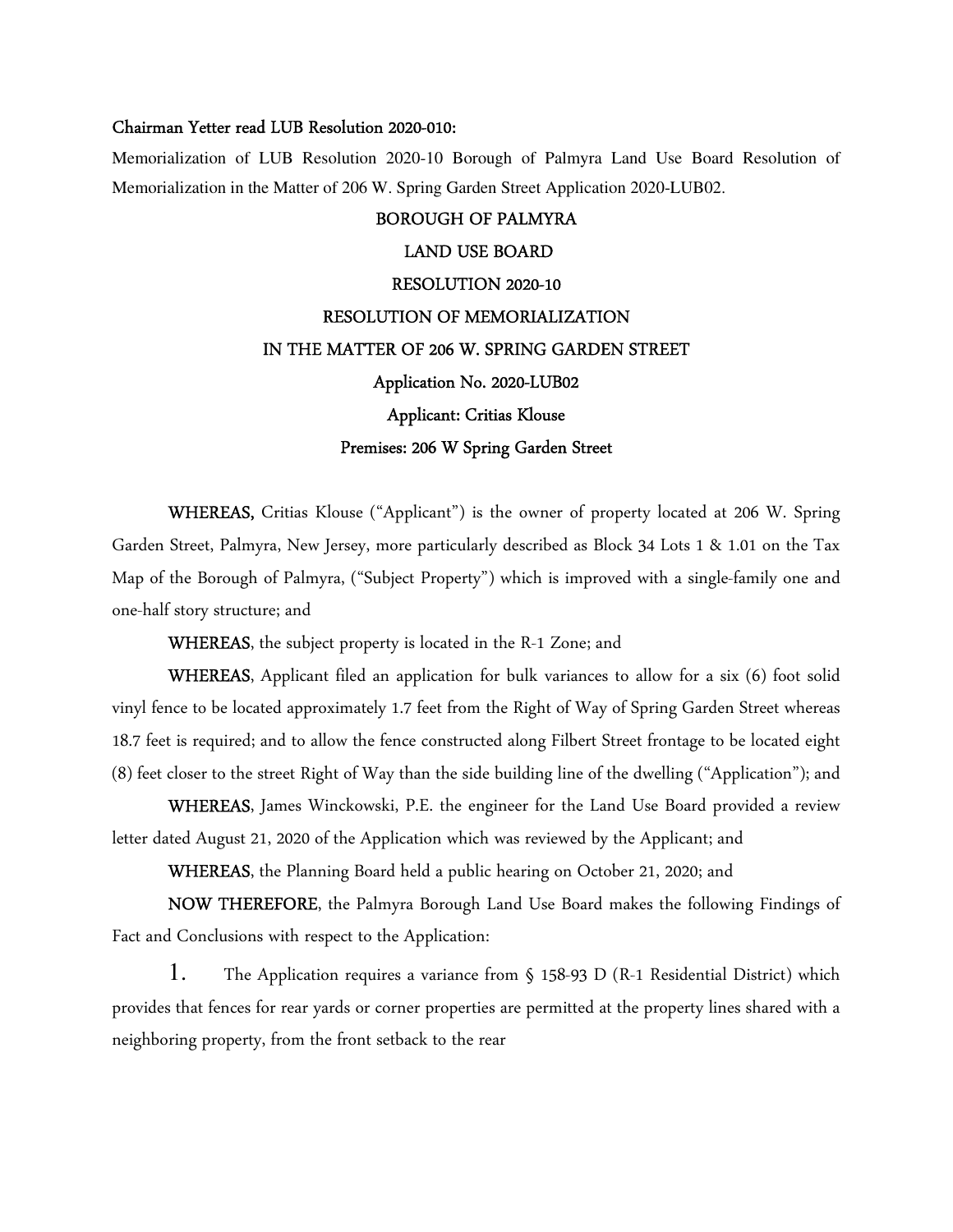property line. Fences shall not project beyond the side building line of the property main structure, on the street side of the corner property.

2. The Applicant submitted and the Board reviewed the following documents in support of the Application:

a. Development Application

b. Property Survey dated 7/12/13 by Robins Associates.

c. Survey with existing fence outlined.

d. Survey with proposed fence outlined.

Photograph package  $-6$  photographs of Subject Property.

3. During the Application, testimony was offered on behalf of the Applicant by Ms. Klouse.

4. Ms. Klouse testified about the existing fence, the need to replace with the new proposed fence and the location.

5. During the hearing, Ms. Klouse testified that the need for the variances was due to the location of the existing fence and structure and that the property was a corner lot.

 6. The Applicant agreed to a condition to revise the location of the fence in the vicinity of the existing driveway to improve sight lines, with such revision to be reviewed and approved by the Board Engineer.

 7. The testimony offered by the Applicant supports the finding and determination that the proposed variances for installation of the fence closer to the street Rights of Way than permitted by Section 158-93 D is compatible with the adjoining and

existing uses would not impair the intent and purpose of the zone plan or Master Plan and would not be a substantial detriment to the public good.

NOW, THEREFORE, BE IT RESOLVED, by the Land Use Board of the Borough of Palmyra that the Findings of Fact and Conclusions are hereby adopted as though they were set forth herein at length and made a part of this Resolution; and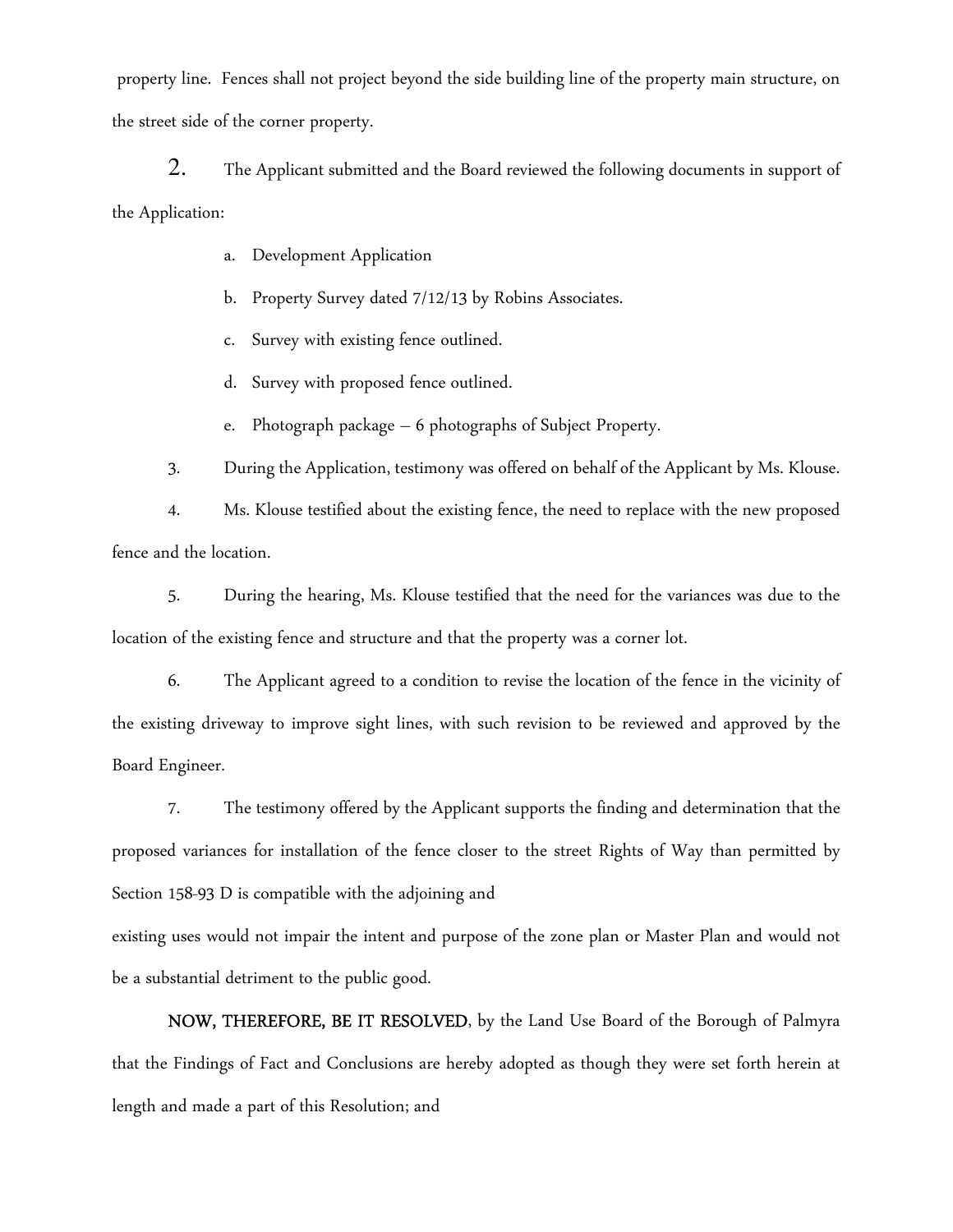BE IT FURTHER RESOLVED that the relief requested by the Applicant for variances from Section 158-93 D of the Palmyra Land Use Ordinance as set forth above herein, be and hereby is GRANTED, subject to the following Conditions.

- 1. The Applicant shall revise the location of the fence in the area of the existing driveway to improve sight lines, with such revision to be reviewed and approved in writing by the Board Engineer prior to the issuance of any building permits.
- 2. The approvals contained in this Resolution are conditioned upon the Applicant receiving and complying with any and all other municipal, county, state and federal approvals required and shall comply with all other municipal, county, state and federal rules and regulations; and

BE IT FURTHER RESOLVED that the relief requested by the Applicant is subject to all conditions placed on the record during the hearing held on October 21, 2020; and

BE IT FURTHER RESOLVED that the relief requested by the Applicant is subject to the conditions set forth in the review letter of James Winckowski, P.E.

BE IT FURTHER RESOLVED that the Applicant shall pay all outstanding professional fees and bills in connection with this Application within thirty (30) days after receipt of billing. Should the Applicant fail to pay such professional fees and bills within thirty (30) days, then the Applicant's approval hereinbefore set forth shall be deemed null and void and said approvals shall be deemed withdrawn with no further force and effect; and

BE IT FURTHER RESOLVED that a certified copy of this Resolution of Memorialization and Findings of Fact and Conclusions to which it is attached be sent to the Applicant within ten (10) days from the date of adoption, the Borough Clerk, the Borough Construction Official and any other person who may request a copy of the decision; and the Applicant shall publish a brief notice of this in the official newspaper of the Borough of Palmyra.

Chairman Yetter asked if there were any comments or questions, Ms. O'Connor noted in paragraph 3 of the Resolution Mr. needs to be changed to Ms.

Chairman Yetter asked for a motion to approve LUB Resolution 2020-10 with the changes noted. Mr. Gural made a motion to approve LUB Resolution 2020-010 with change noted. Vice Chairman Beck second the motion.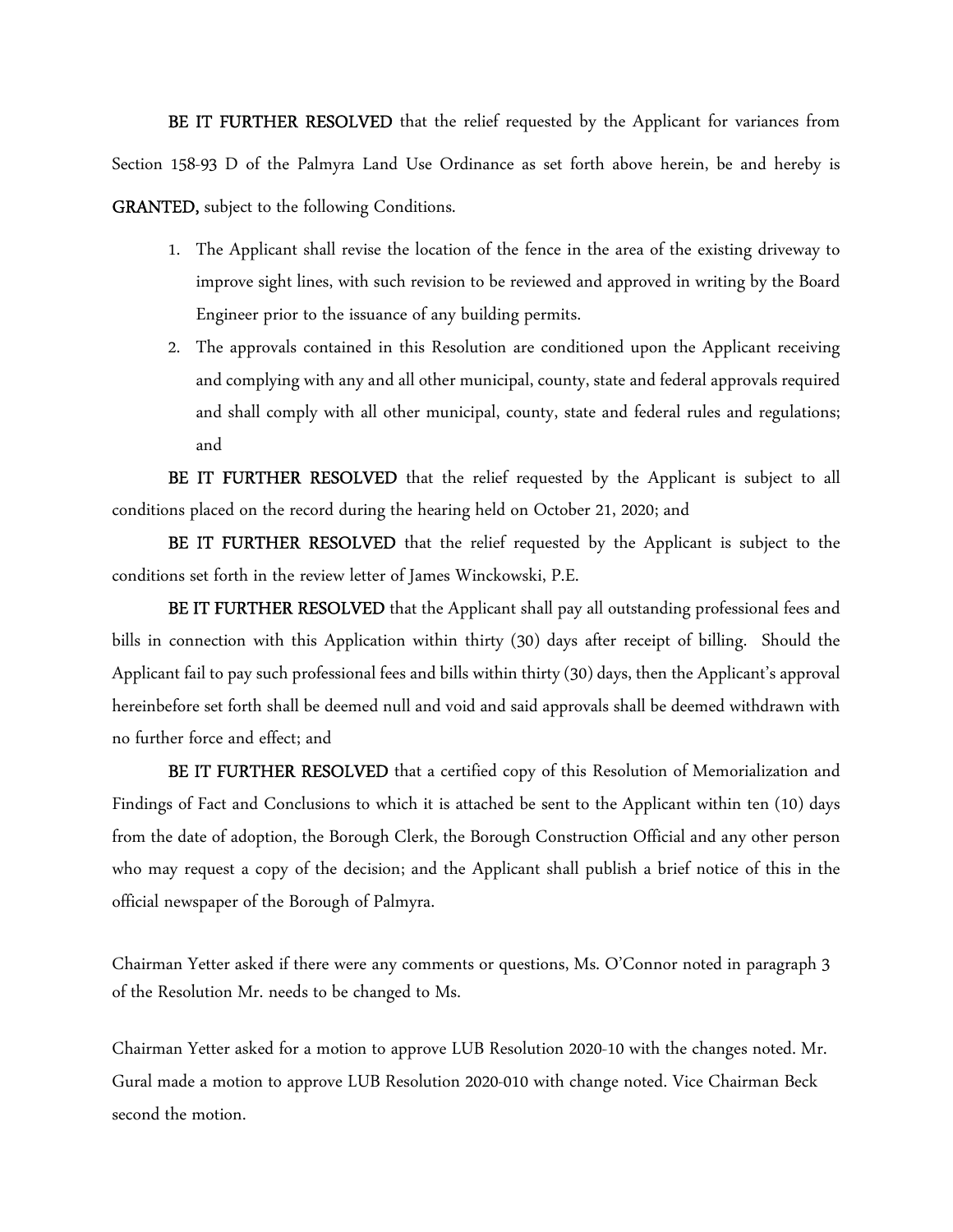Chairman Yetter asked for a roll call vote, at the call of the roll the vote was as follows: AYES: Mayor Tait, Vice Chairman Beck, Councilwoman Cloud, Mr. Gural, Mr. Robinson, Mr. Rossignol, Mrs. Melvin, Ms. O'Connor, Chairman Yetter NAY: None ABSENT: Mr. Keisler, Mr. O'Kane

\*\*It is noted that Mr. O'Kane joined the meeting at 7:25pm before the hearing of Application 2020- LUB03.

#### NEW BUSINESS

Chairman Yetter stated, we will be hearing new Application 2020-LUB03.

Application 2020-LUB03 201 & 351 Route 73 South, Block 156, Lots 1, 1.01, 1.02, 2, 2.01, 3.01, 4.01, 5.01, 6.01-Subdivision Approval Preliminary and Final - Site Plan Approval Preliminary and Final– Warehouse and Affordable Housing

Mr. Steven Nehmad, Esquire gave an overview of the application as follows:

Mr. Steven Nehmad, indicated he and Mrs. Cheryl Lynn Walters were representing the applicants, Palmyra Urban Renewal Entity, LLC also known as PURE, LLC. Mr. Nehmad indicated the primary principles of PURE, LLC. are Glenn Stock and Jay Wolfkind thru their related and affiliated entities. Mr. Nehmad stated this is significant land development application. Mr. Nehmad indicated that about 15 years in 2005 ago the municipality adopted a redevelopment plan for the area which is the subject of the application. Mr. Nehmad stated it is about a 165-acre tract which is along Rt. 73 South and is known as the Rt. 73 South Redevelopment area. Mr. Nehmad noted that since 2005 the Municipality has adopted several amendments to the plan noting the most recent amendment to the plan was in September of 2020. Mr. Nehmad indicated his clients have been in negotiations with the Municipality for many months. Mr. Nehmad stated the area concerning this application is the former location of a landfill, the Fillit property and a drive-in movie theater which later become a flea market, the National Amusement property both of which are classic brownfield properties which they want to redevelop thru these various applications, noting the applications are filed pursuant to the most recent amendments to the redevelopment plan done in September of this year. Mr. Nehmad noted that the Borough, by resolution, named his clients as the redeveloper of this property. Mr. Nehmad noted that the plan presented before the Board, is a plan that the governing body required be submitted to them prior to it being submitted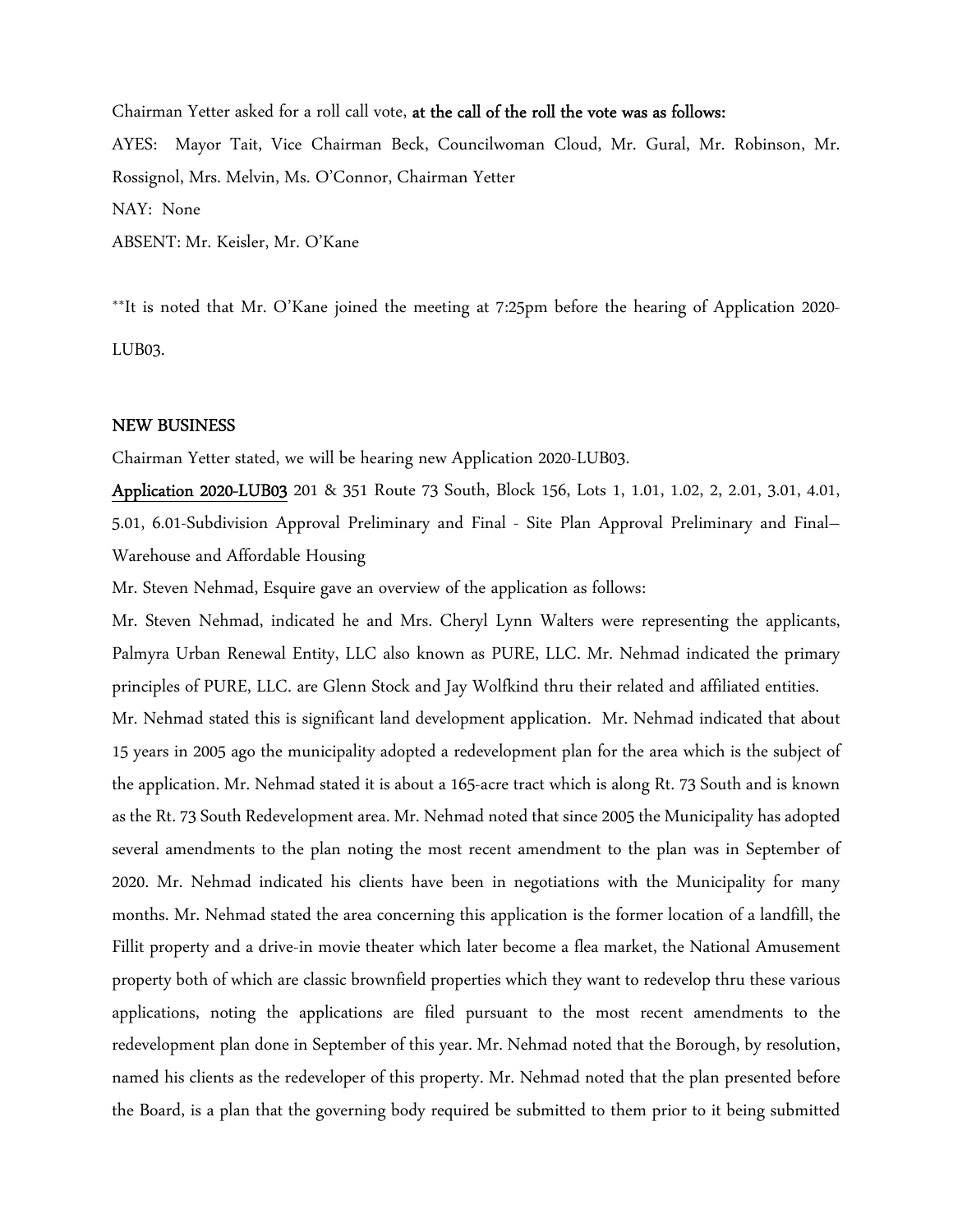to the land use board to make sure it was in constant with the vision for the redevelopment of this parcel. Mr. Nehmad noted that they are aware in making this presentation that there are other regulatory approvals they will need to obtain. Mr. Nehmad stated, that this bord shall condition its approval upon the timely receipt of other approvals PURE, LLC may need to obtain, such as environmental protection agency approvals, NJ Department of Transportation, and other regulatory agencies, to be able to move forward.

Mr. Nehmad stated that part of this application includes an affordable housing component which all municipalities are required to create, noting that is application will be presented to Superior Court which will have fairness and compliance hearings, as mandated by the court, so that a judicial declaration/court order can be presented acknowledging that a real opportunity for the creation of affordable housing exists in the application. Mr. Nehmad noted the application also includes the uses contemplated by the plan and will result in the payment of various obligations to the municipality which are contemplated by the redevelopment agreement including the payment of back taxes, the payment of other funds stipulated in the redevelopment agreement, and the creation of a subdivision which includes four lots, two which will house warehousing and two to house affordable housing components of 102 housing units and over 30 acres of passive recreational improvements which we hope to be added to the Palmyra Nature Cove.

Mr. Nehmad indicated the following would be giving testimony regarding various portions of the application:

Joseph Hanrahan, Civil Engineer, P.E., Hammer Engineering

Larry Valenza, RA - M&H Architects, for Warehouses

Nigel Marsh, AIA – Marsh & Woods Architects, LLC – Architects for Residential Housing

Kerry Pehnke, PE – Langan Engineering – Traffic Engineer

Tiffany Morrisey, PP, AICP – Planner

Glenn Stock and Jay Wolfkind – Representatives of Applicant PURE, LLC.

Mr. Nehmad indicated the following Exhibit List has been submitted to the board Secretary Ms. Jackson:

| Exhibit # | <b>Document Description</b> |
|-----------|-----------------------------|
| $A-1$     | Exhibit List                |
| $A-2$     | Witness List                |
| $A-3$     | Redevelopment Exhibit       |
| $A - 4$   | Overall Perspective View    |
| A-5       | Overall Site Plan Rendering |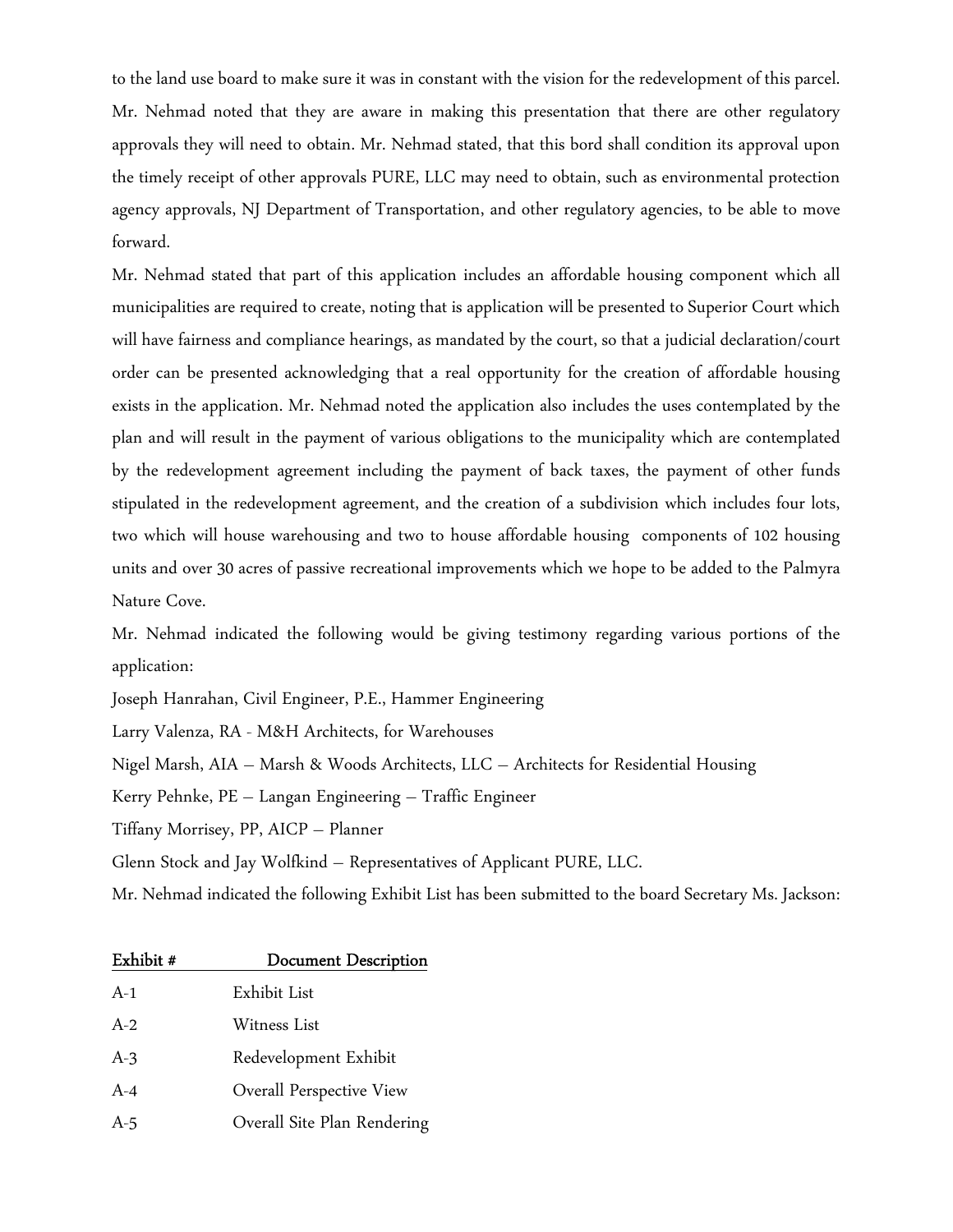| $A-6$  | Preliminary and Final Major Subdivision Plan                                         |
|--------|--------------------------------------------------------------------------------------|
| $A-7$  | Public Open Space Plan                                                               |
| $A-8$  | Architectural Rendering - TAL PAL Logistics Center - Rendering Building 2 Entry      |
| $A-9$  | Architectural Rendering - TAL PAL Logistics Center - Site Plan (A1)                  |
| $A-10$ | Architectural Rendering - TAL PAL Logistics Center -Building 1 Floor Plan & Enlarged |
|        | Entry $(A2)$                                                                         |
| $A-11$ | Architectural Rendering - TAL PAL Logistics Center - Building 1 Elevations (A3)      |
| $A-12$ | Architectural Rendering - TAL PAL Logistics Center - Building 2 Floor Plan (A4)      |
| $A-13$ | Architectural Rendering - TAL PAL Logistics Center - Building 2 Elevations (A5)      |
| $A-14$ | The Cove at Palmyra Site Plan Rendering (SR-02)                                      |
| $A-15$ | Architectural Rendering - The Cove at Palmyra - Perspective View (PZ-1.5)            |
| $A-16$ | Architectural Rendering - The Cove at Palmyra - Buildings 2 and % First Floor Plan   |
|        | $(PZ-2.1)$                                                                           |
| $A-17$ | Architectural Rendering - The Cove at Palmyra - Perspective Views (PZ-1,5)           |
| $A-18$ | Architectural Rendering - The Cove at Palmyra- Amenity Area Plan and Rear Elevation  |
|        | $(PZ-3.3)$                                                                           |
| $A-19$ | Multifamily Sign Exhibit (MFS-01)                                                    |

Mr. Nehmad stated he has supplied the Board Secretary, Ms. Jackson, with the affidavit in proof of service, so that the jurisdictional requirements of the New Jersey Municipal Land Use act have been satisfied, noting the application is properly before the board.

Mr. Brewer noted that notice has been provided he had reviewed it and he found it to be sufficient.

Mr. Brewer then swore in the following:

Joseph Hanrahan, Larry Valenza, Nigel Marsh, Kerry Pehnke, and Tiffany Morrisey, Glenn Stock. Mr. Nehmad then called Mr. Hanrahan to Testify.

Mr. Joseph Hanrahan stated he was a licensed professional engineer in the state of New Jersey with a Civil Engineering degree from New Jersey Institute of Technology and am licensed in ten other states and he had been working in the field of Land Engineering for over twenty-five years and had appeared before fifty to one hundred boards throughout the State: specializing in civil engineering. Mr. Nehmad indicated he offers him an expert. Chairman Yetter indicated no objection.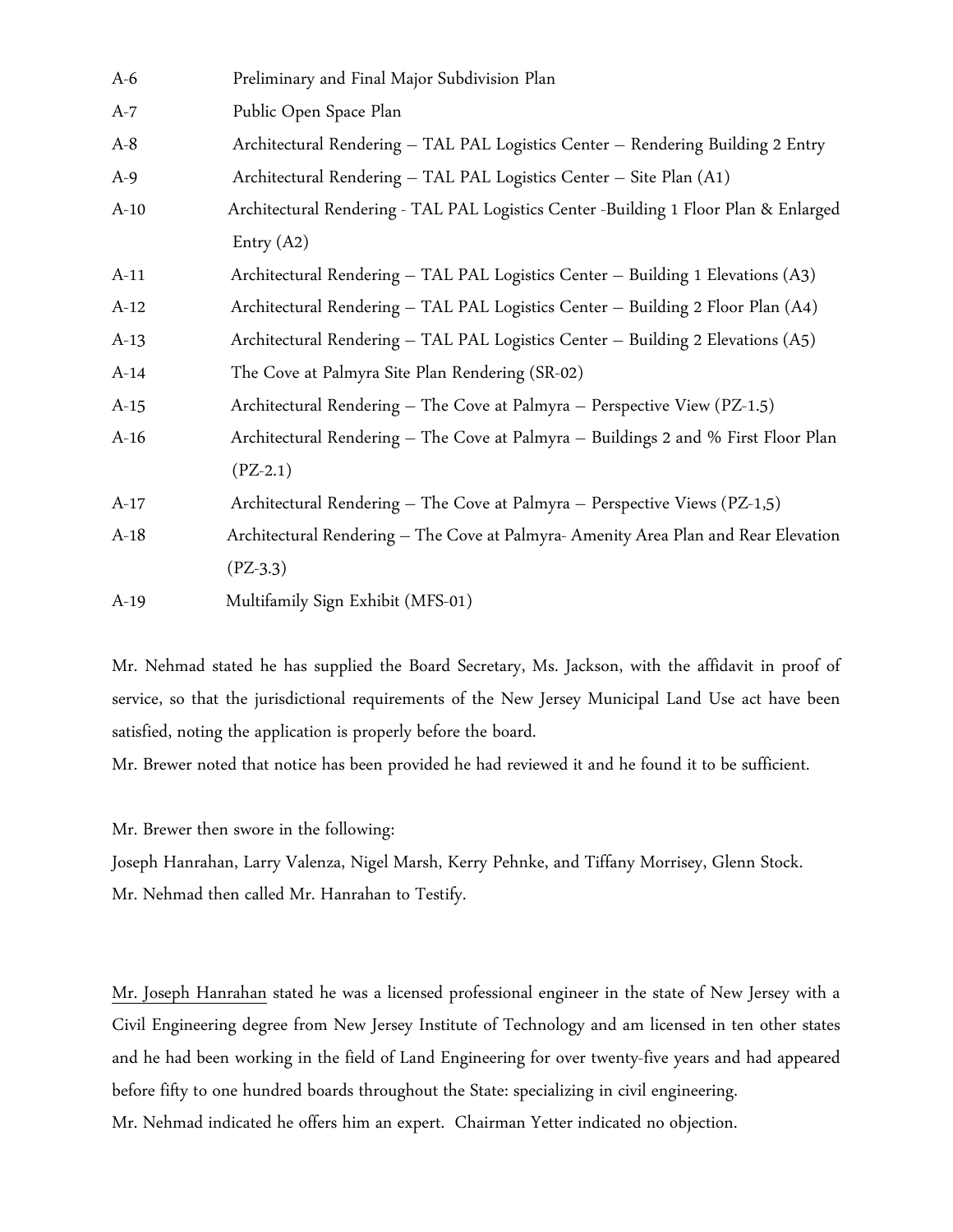Mr. Hanrahan stated he is involved as the site civil engineer for this applicant and project. Mr. Hanrahan indicated he designed the concept planning; the zoning ordinance and the site plans being reviewed today.

Mr. Harahan indicated exhibit A-3 displays the ariel view of the overall redevelopment limits in addition to the surrounding area and the Phase 1 Redevelopment limits. Mr. Harahan stated the overall redevelopment limits are represented by the bold solid line, approximately 189 acres. The Phase 1 redevelopment limits are represented by the dash lines within that overall development limits which are approximately 162.5 acres. Mr. Harahan stated to orient the board he noted North is straight up, Rt. 73 runs vertically on the right side of the page, the Pennsauken Creek is along the bottom and the Palmyra Cove Nature Park is at the top and to the left of the redevelopment area. Mr. Harahan stated the properties that are the subject of this application are commonly known as the Fillit Landfill and the Taconey Palmyra Flea Market which represent 162.5 acres; they have frontage on Rt. 73 and the abut the Pennsauken Creek to the south and the Cove Nature Park to the north and west. Mr. Harahan stated the two frontage points that the site has are to the north is the driveway of the Cove Nature Park that enters the property, which is private property and is within an easement to the county and is approximately 420 feet of frontage along Rt. 73 and the second frontage point is at the south end based at the extension of the Fillit property towards Rt. 73 which is 159 feet of frontage. Mr. Harahan stated from a land use perspective it is within the Rt 73 South development plan and the project is fully compliant with the plan and no variances are proposed or required.

Mr. Harahan indicated the total Rt. 73 Redevelopment area is approximate 189 acres we are redeveloping the lion's share of the redevelopment area approximately 162.5 acres.

Mr. Nehmad asked Mr. Harahan to walk us thru the redevelopment proposal.

Mr. Harahan explained that Exhibit A-4 is an illustrated perspective, 3d view of the project. Mr. Harahan stated the proposed Phase 1 is comprised of three elements, capping environmentally impacted areas with warehouse distribution development, developing an affordable housing community to allow the Borough to meet its affordable housing obligation, and providing approximately 31 acres of public open space to be added to Cove Nature Park. Mr. Harahan noted that was an overall project summary and indicated he wished to move onto some project details.

Mr. Nehmad asked Mr. Harahan to tell the board about the site plan and then the subdivision.

Mr. Harahan stated Exhibit A-5 is an overall site plan rendering. Mr. Harahan described the proposed warehouse distribution center which would consist of two buildings totaling 1,728,090 square feet with associated parking, loading, trailer parking and stormwater management. Mr. Harahan indicated the two small buildings and asphalt parking lot would be removed on the National Amusements site. He noted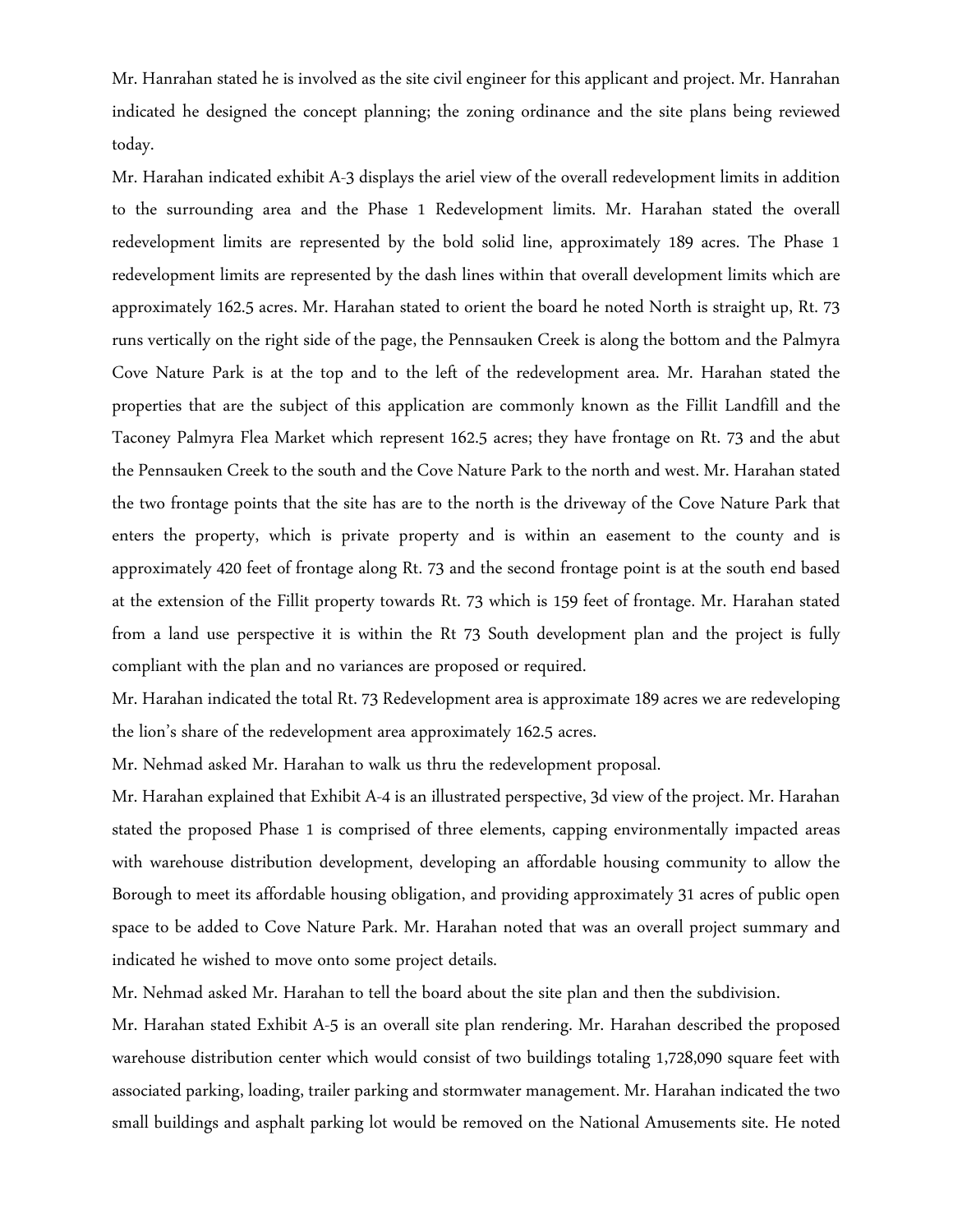the project would involve raising the grade of the property to get it out of the flood plan and would pervade a permanent long-term cap for the landfill by the two warehouse developments. Warehouse building 1 located at the south end of the property, along the Pennsauken Creek consists of 1,025,640 square feet. It is located on the easterly two thirds of the former Fillit property. Warehouse building 2 is located on the National Amusement property over the existing pavement where the historic ten-acre landfill was located on that property. Mr. Harahan indicated the second element of phase 1 is the affordable housing. Mr. Harahan indicated the housing would be located on the upper left-hand corner of the National Amusements property, he noted it would consist of 102 apartment rental units that would be 100% affordable. Mr. Harahan stated the community would be comprised of five building, two twostory buildings and three three-story buildings, noting each building has about a 11,000 square foot footprint. Mr. Harahan stated the housing community also has amenities of a tot lot, courtyard area, community center area, a fitness center and is connected to the surrounding trails of the Palmyra Cove Nature Park. Mr. Harahan indicated exhibit A-7 shows the western portion of the Fillit Property west of proposed building 1 along the Pennsauken Creek. Mr. Harahan stated it represents 31 acres being proposed for dedication of public open space which is to be annexed to the Palmyra Cove Nature Park. Mr. Harahan noted they would extend the trail so it would connect to the perimeter trail that dead ends from the cove; to provide a full perimeter trail around the nature cove that extends to the cove trail along the Delaware and then extends to an interior trail just north of building 2. Mr. Hanahan stated the trail would allow enhanced passive recreation for visitors. Mr. Hanahan indicated the project also proposes two gazebos to further enhance the passive recreation of the park.

Mr. Harahan asked Clint to display Exhibit A-5 again.

Mr. Harahan indicated he wanted to touch on the subdivision to bring it all together as to how the property is being sub-divided to accommodate the uses that were described.

Mr. Harahan stated, to accommodate the three elements, the project involves consolidating. Mr. Harahan stated there are currently nine lots that make up the 162 acres of this phase. He noted they would be consolidated into four lots; two of the new lots will be the two warehouse buildings, the third would be the affordable housing community and the fourth would be public open space proposed for adaptation into the Palmyra Cove Nature Park. Mr. Harahan noted this is the preliminary and final subdivision plan that was submitted to the Borough. The plan also shows the cross-access easements that allow all the different elements to function from the warehouse. It indicates from a circulation standpoint the two warehouses and the affordable housing community. Mr. Harahan noted they will have full access throughout the internal loop roads to the two access drives to Route 73.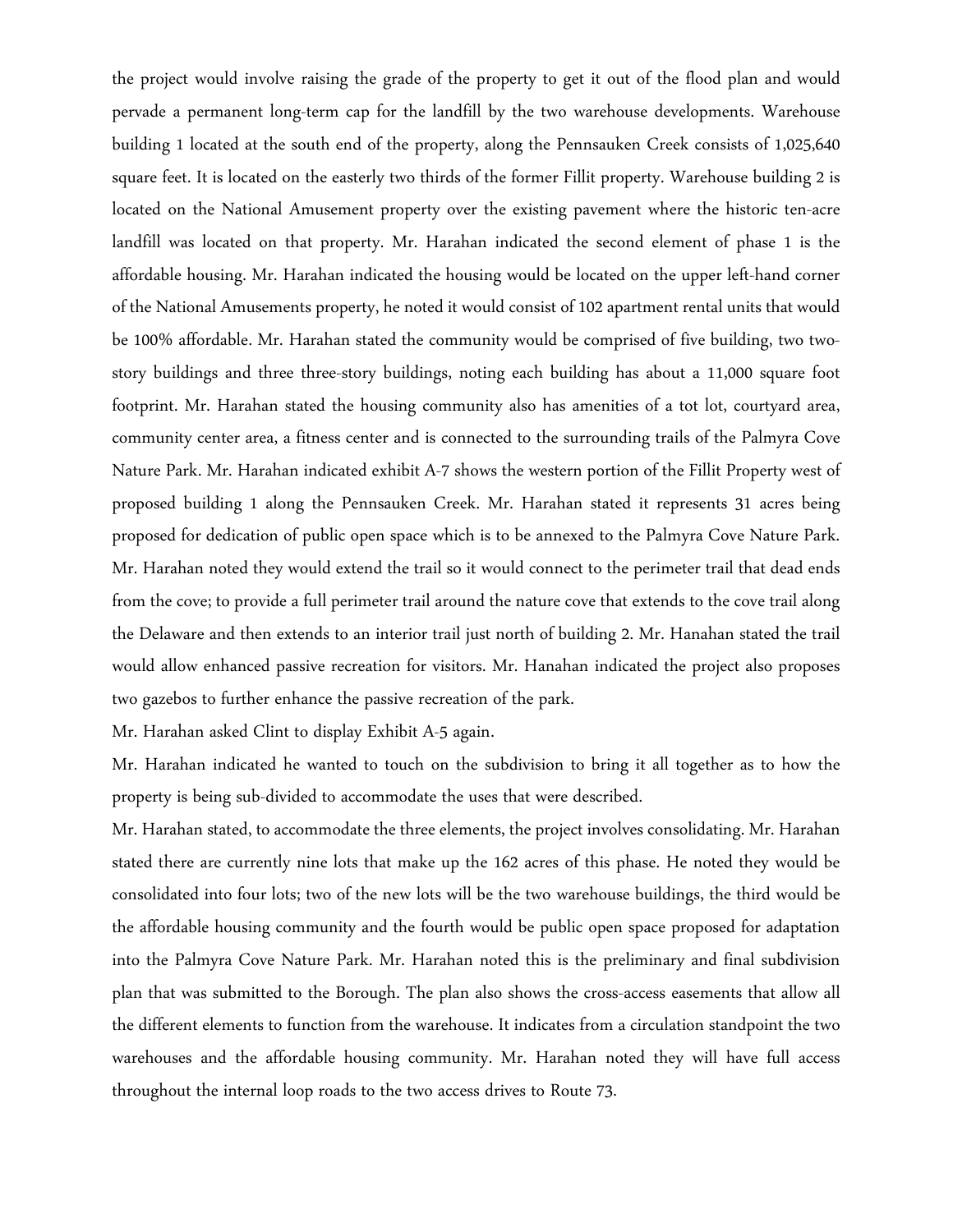Mr. Nehmad stated, the four lots being proposed are being subdivided to allow each improvement to be independently with traditional institutional mortgage loan financing, correct.

Mr. Harahan stated, that is correct.

Mr. Nehmad state the parking lot does not have frontage on the existing roadway, and we are seeking a variation under Section 37, of the municipal land use law, noting that they are not proposing any true development on it but just to be used for recreational amenities for trails such as exist in the park today. Mr. Harahan stated, that is right, it would basically be an extension of the park today.

Mr. Nehmad asked if the lots meet the required lot size under the redevelopment plan.

Mr. Harahan stated, yes.

Mr. Harahan then explained the traditional attributes of the site plan. Mr. Harahan stated the project proposes two assess points along Route 73 southbound, consistent with want exists today. Mr. Harahan noted the first assess point is the existing Palmyra Cove Nature Park driveway at the signalized intersection on Route 73. The existing driveway currently traverses the northeast corner of the site and is located on private property within an easement to the county. He indicated warehouse building 2 and the affordable housing community will primarily use this driveway. He noted the second driveway off Route 73 is at the south side of the site opposite West  $5<sup>th</sup>$  Street. Mr. Harahan noted this access point will be a right-in, right out driveway and is near building 1. Building 1 also has full access to the Palmyra Nature Cove Park driveway. Mr. Harahan stated all three developments are designed to allow emergency vehicle access and circulation. Mr. Harahan indicated the housing community was designed in accordance with Residential Site Improvement Standards, RSIS, including the number of parking stalls and dimensions. Mr. Harahan stated the warehouse project combined required a total of 987 parking stalls; 1,276 are provided, noting the warehouse development also exceeds the required loading and trailer parking requirements. Mr. Harahan stated the housing community requires 203 parking stalls per RSIS and 265 are provided.

Mr. Harahan stated the project proposes an extensive landscaping package, noting over 900 trees, 2,700 shrubs, and 1,400 ground covers. Mr. Harahan noted that they were going to increase the amount of landscaping substantially in accordance with Mr. Winckowski' review comments.

Mr. Harahan stated a combination of wall pack lighting and 35-foot-high pole mount fixtures will light the warehouse development, which will be LED full cutoff shield fixtures. The housing community will be lit with 17-foot-high acorn-style architectural fixtures, also LED with full cutoff shield fixtures. No light spillage beyond the property limits above one-foot candle and in accordance with the redevelopment ordinance. The project will also light up the Palmyra Cove Nature Park driveway which currently has no lighting.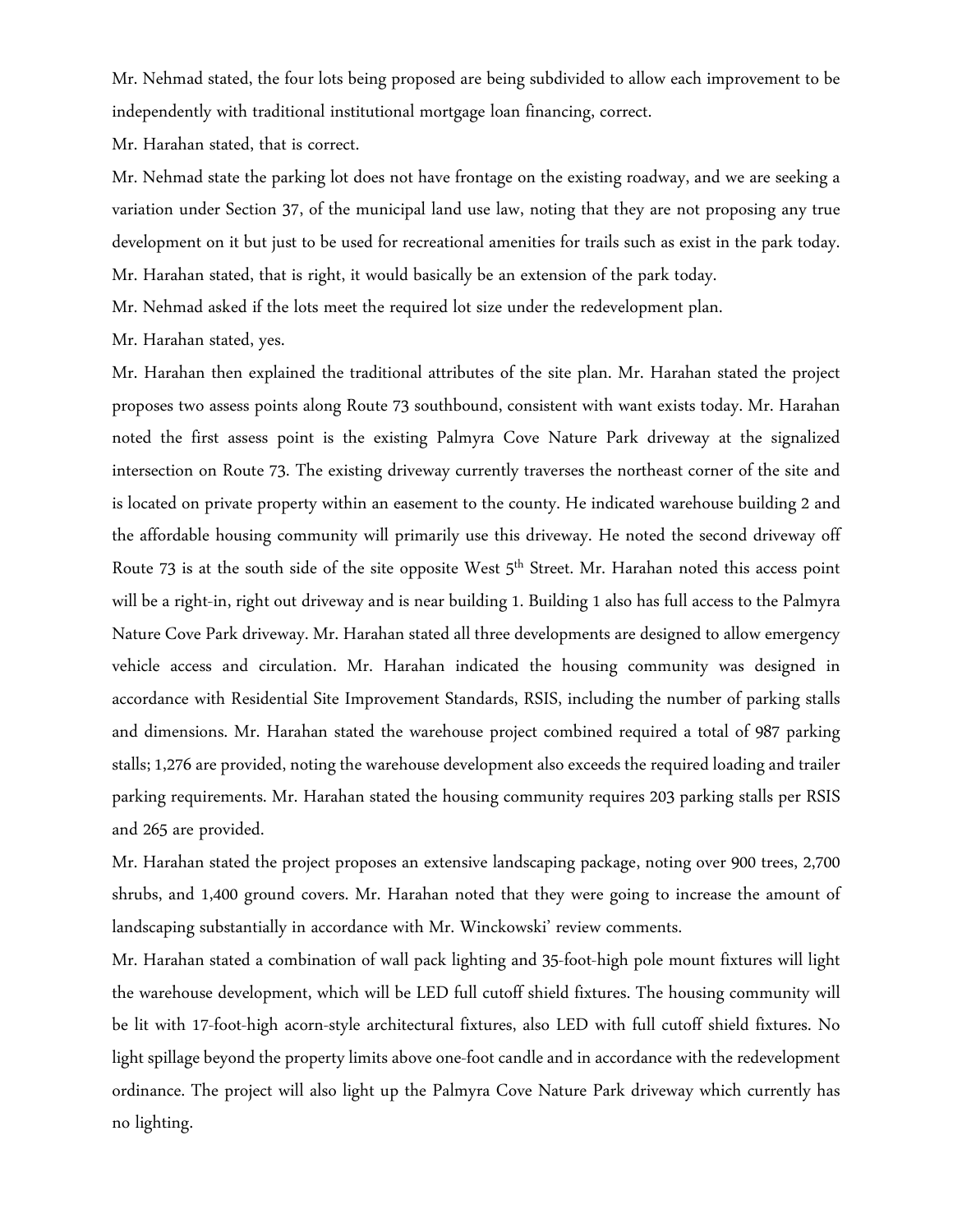Mr. Nehmad asked about site circulation, with respect to the warehouses and truck access. He asked if all the turning movements by vehicles that are typically anticipated to utilize the facility can make all appropriate turning maneuvers, within the site safely and efficiently.

Mr. Harahan stated, we have run the largest tractor trailer, the WB-67, wheelbase-67 tractor trailer, through the warehouse development, showing that it can circulate the warehouse buildings accordingly and as it should, as this project is for warehouse distribution and tractor trailers. Mr. Harahan also stated the affordable housing community had been analyzed with the fire truck and emergency service vehicles to also have full access throughout that community.

Mr. Nehmad asked if all the parking noted meets or exceeds the Residential Site Improvement Standards for the housing community and the redevelopment plan for the warehouse.

Mr. Harahan indicated, yes.

Mr. Nehmad asked if the site would be remediated before construction begins.

Mr. Harahan indicated, yes.

Mr. Harahan indicted a Remedial Action Work Plan draft has been submitted to the DEP, noting a cap enclosure plan has been created for the project. It provides a long-term cap to the existing landfills through the use of the warehouse developments.

Mr. Nehmad stated the review and ultimate Remedial Action Work Plan will be approved either by DEP or its designee, a licensed site remediation professional.

Mr. Harahan indicated, "that's right".

Mr. Nehmad asked if the site plan meets the requirements of the redevelopment plan, in your opinion, for the conditional granting of site plan approval.

Mr. Harahan indicated, yes.

Mr. Nehmad asked if Mr. Harahan saw any departures/variations of any kind from the redevelopment plan, that are being proposed.

Mr. Harahan indicated one which was indicated by Ms. Gable regarding the truck courts, noting that only one of the truck courts has a solid fencing around it. Mr. Harahan stated the other two trucks court will also comply with the solid-fencing standard.

Mr. Nehmad stated when you say "truck courts" you mean the areas where trucks are proposed to load and unload.

Mr. Harahan indicated yes, the loading docks and trailer parking areas. Those will be filly streamed with eight-foot-high solid fencing, whether it be slats within the chain-link fencing or solid vinyl fencing.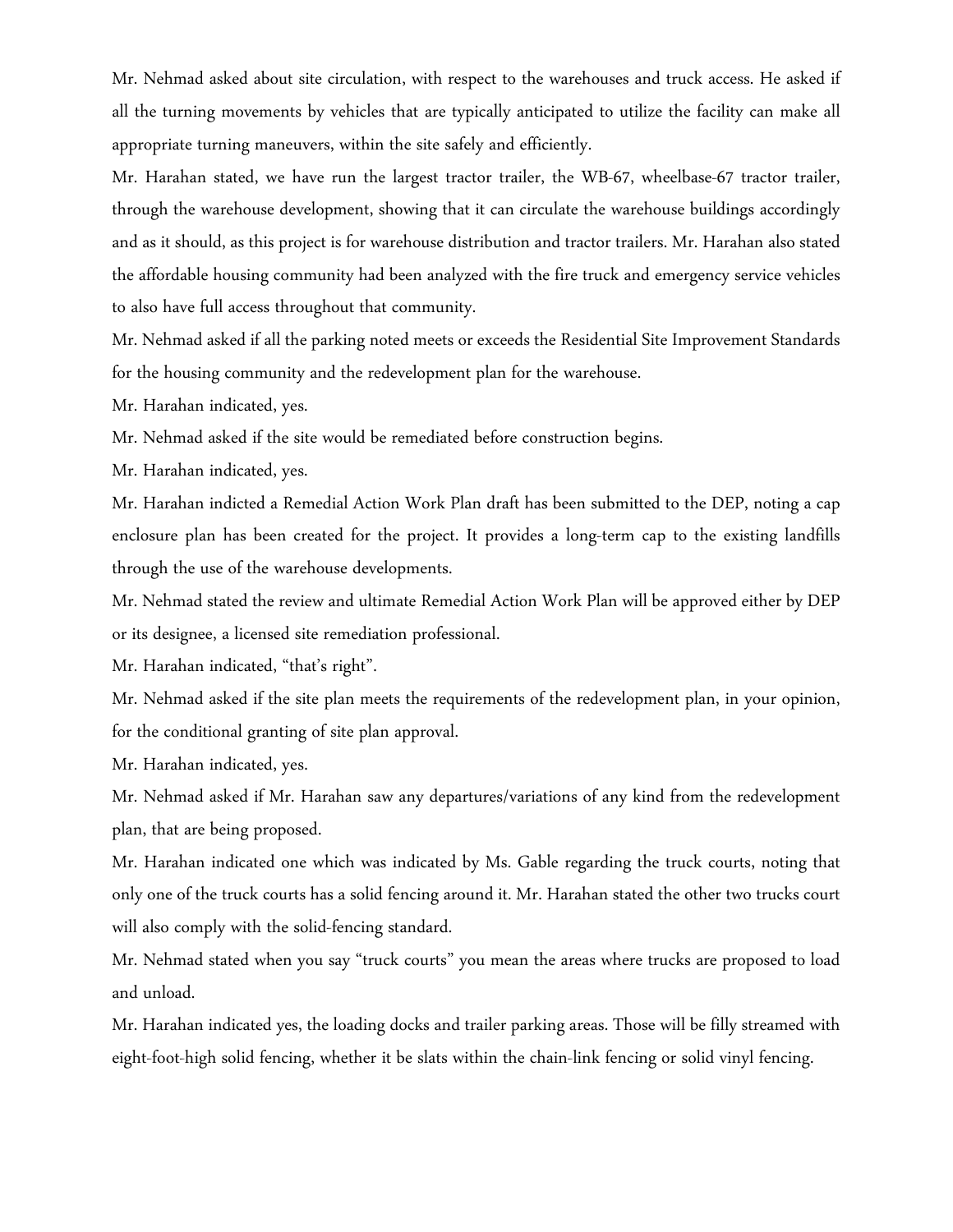Mr. Harahan noted; we will also comply with the three deviations Mr. Winckowski brought up in his letter. Mr. Nehmad ask if they had something to do with a crosswalk width and some supplemental landscaping.

Mr. Harahan stated yes.

Mr. Nehmad asked if there were other exhibits which have not been talked about.

Mr. Harahan indicated there were a couple items he would like to touch upon, and he had two more exhibits with regards to signage. Mr. Harahan stated the project has been designed to fully comply with NJDEP's stormwater management regulations. He noted the project proposes one wet pond retention basin and porous pavement for over 490 parking stalls to address water quality requirements, noting the project had been submitted to NJDEP for waterfront development approval, flood hazard area approval and wetlands approval.

Mr. Nehmad asked, have you designed to meet certain storm events as required by the redevelopment plan and DEP regulations regarding two, ten and one-hundred-year storm events.

Mr. Harahan indicated, yes but noted this case is a little different because we are on a tidal water body, so we only must design for the water quality storm. Mr. Harahan stated they would rather have the water leave the site and get it away from the site prior to peak and you can have no impact on the tidal water body.

Mr. Nehmad asked about the surrounding properties. What assurance do we have that in the postdevelopment condition, the rate of runoff does not exceed what exists today in those areas?

Mr. Harahan stated all this water will be discharged directly into the tidal water body; there is no downstream impact, so they will be no impact to the adjoining properties as it goes right into a tidal water body with no downstream properties in play.

Mr. Nehmad asked if it was engineered to assure that it does not flow onto any of the surrounding properties mentioned.

Mr. Harahan stated, correct.

Mr. Harahan indicated; exhibit A-9 represents the warehouse signage. The project proposes two warehouse park monuments signs, one at each entrance on Route 73. He stated they will be 12-foot across and 18-feet high. Mr. Harahan noted there are four building monument signs internal to the site used to identify each of the two buildings at four different driveway locations. There will be seven wayfinding signs, like a flag sign, six-foot high and three-foot box, three-foot flag on the pole, three-foot in each direction, throughout the sites to help tenants identify which building is where. The apartment community will also have a monument sign, located at the first driveway off the Cove Nature Park driveway.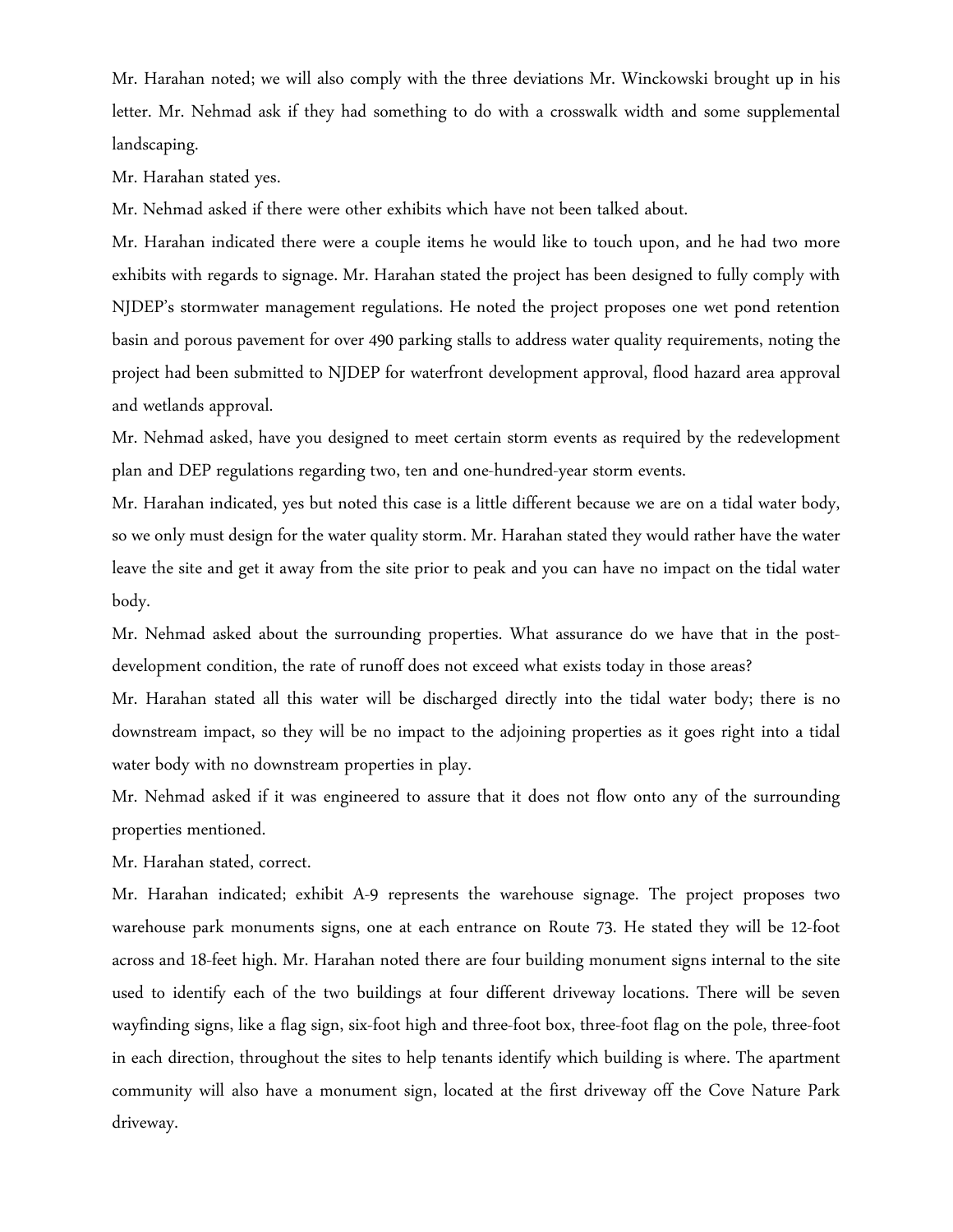Mr. Nehmad asked if the signs meet the setback requirements in the redevelopment plan.

Mr. Harahan state yes, they do.

Mr. Nehmad asked if Mr. Harahan had assured that the signs so not interfere with any sight visibility for drivers exiting or entering the site.

Mr. Harahan indicated yes, noting they will show those site triangle lines on the site plans for confirmation.

Mr. Nehmad asked if the correct landscape species had been selected internal to the site to assure that once they grow, they do not interfere with the site visibility as one maneuvers throughout the site. Mr. Harahan stated, correct.

Mr. Nehmad asked if the residential community was surrounded on three sides by parklands, and each of the buildings will have views and vistas from the various apartments of the parklands, the river and ultimately in the distance, the skyline of the metropolis of Philadelphia.

Mr. Harahan stated, that is correct.

Mr. Nehmad asked if there were any other comments that you think are pertinent to the site plan.

Mr. Harahan stated, overall, the project will provide a long-term cap and redevelopment of a contaminated, under-utilized brownfield site. The entire project is well within the impervious coverage and building coverage requirements of the redevelopment zone. The project proposes dedicating 31 acres to public open space to enhance the passive recreation of the Cove Nature Park. The site is ideally located within the adjacent highways systems, the Light Rail train station and the proximity to Philadelphia.

Ms. Walters indicated she was a partner of the law firm, Nehmad, Perillo, Davis and Goldstein.

Ms. Walters asked Mr. Larry Valenza was he previously sworn nothing that he was under oath.,

Mr. Valenza indicated, yes.

Ms. Walters asked Mr. Valenza to provide the board with his professional credentials and to explain his role in this project with respect to the warehousing development.

Mr. Valenza noted he held a Bachelor of Architecture from the University of Kansas, he indicated he had been practicing for 32 years and is a licensed architect in the State of New Jersey, in good standing, as well as sixteen other states. Mr. Valenza indicated his company has done over 30 million square feet of this exact kind of distribution product in the State of New Jersey, of which he has been responsible for about half of. Mr. Valenza indicated he has testified before 12 to 15 board throughout the State of New Jersey however never in Palmyra.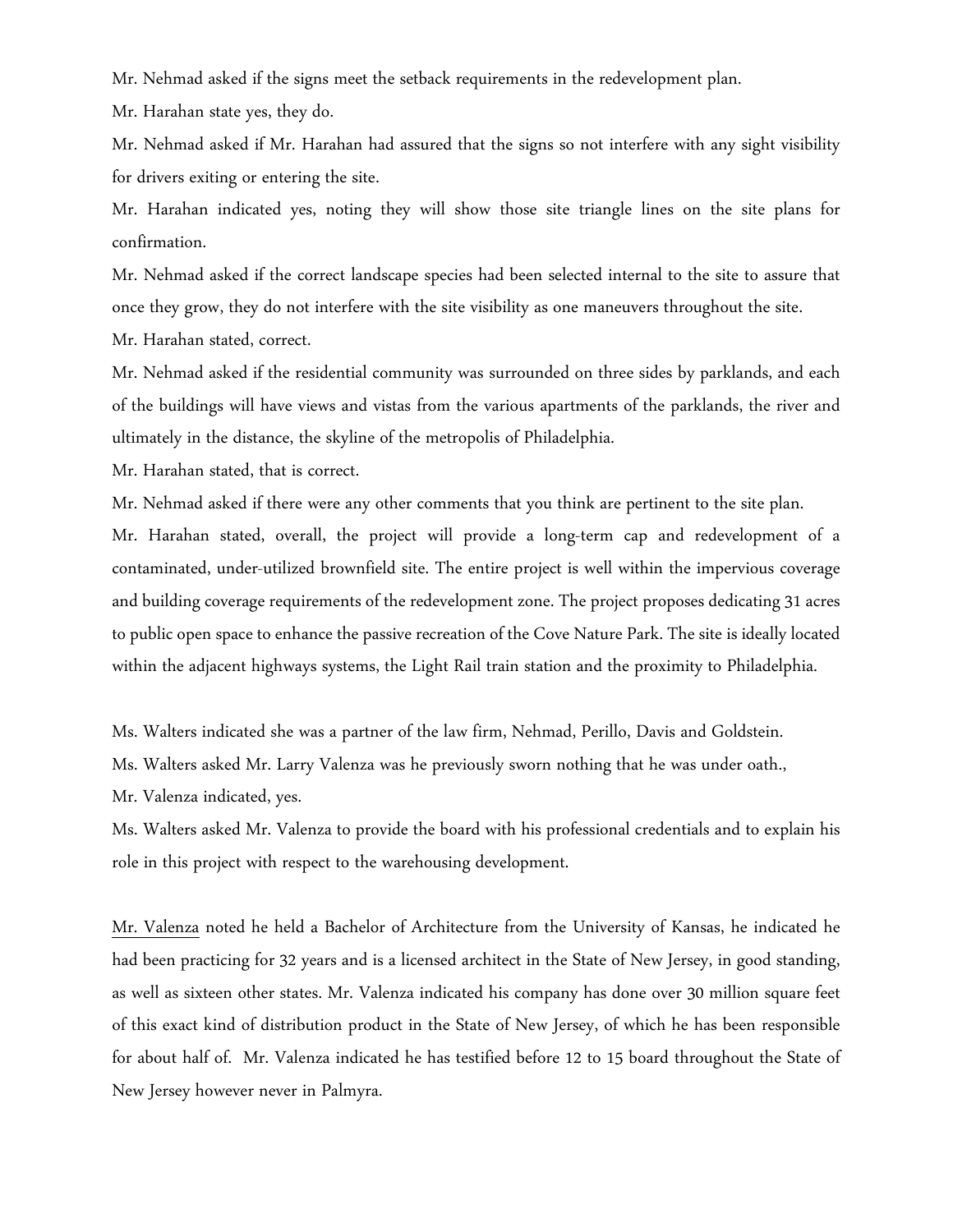Mr. Valenza stated his company and team designed the warehouse buildings and he was personally in charge of the building designs.

Ms. Walters indicated that we have some exhibits that were pre-marked for presentation tonight, exhibit A-13, sheet A5, the TAC PAL Logistics Center, building 2 elevations, and asked him to explain the designs of the buildings.

Mr. Valenza stated both warehouses are companion buildings, so they share all the same design elements. He indicated he was going to present building 2 as it is a little bit smaller than building 1 and we could draw the elevations at a larger scale, noting that everything he talks about regarding this building applies to both buildings. The building is constructed of concrete wall panels with reveals cast into the panels for rustication and for details. He indicated three different colors were used: a medium gray, a light gray and a dark gray, all neutral colors. Mr. Valenza stated, since there is such a bid scale of such massive buildings, the neutral colors help them blend in with the background better than if they were bright colors on them, also the tenants to these buildings are unknown now so we try to avoid vibrant colors, because when tenants move in and want to put signage on the building, they have a neutral background with their corporate identity. Mr. Valenza noted the color on the buildings is applied in blocks of color, as opposed to horizontal stripes, which tend to extenuate the size of the building; we applied in blocks it created rhythm down the elevation of the building and it helps to kind of compartmentalize and diminish the size of the building by breaking it into smaller pieces. Mr. Valenza stated it is a kind of common way that we use to play a trick on the eyes more or less to appear to reduce the scale of the buildings. Mr. Valenza stated the building has clerestory windows around all sides of the building to create a rhythm and pattern on the walls of the buildings and as well as letting daylight into the warehouse areas to make it nicer work environment. He noted at night if the buildings are operational, those windows also glow to kind of give identity to the building as well.

Mr. Valenza explained exhibit A-8, stating this is the office corner noting each of these buildings have two of these corners. He indicated they used a generous amount of glass to identify the entrance element. He noted the uses of a truss design as a canopy which echoes the design of the TAC PAL Bridge which also starts to tie the buildings in with the surrounding environment and give the park as identity that relates to the area. Mr. Valenza stated the shaded box that's above the glass and above the canopy is not a different color, it is the area that we would propose the tenant use for wall signage. Mr. Valenza noted each of the entrances would have a wall sign compliant with the ordinance, 300 square foot maximum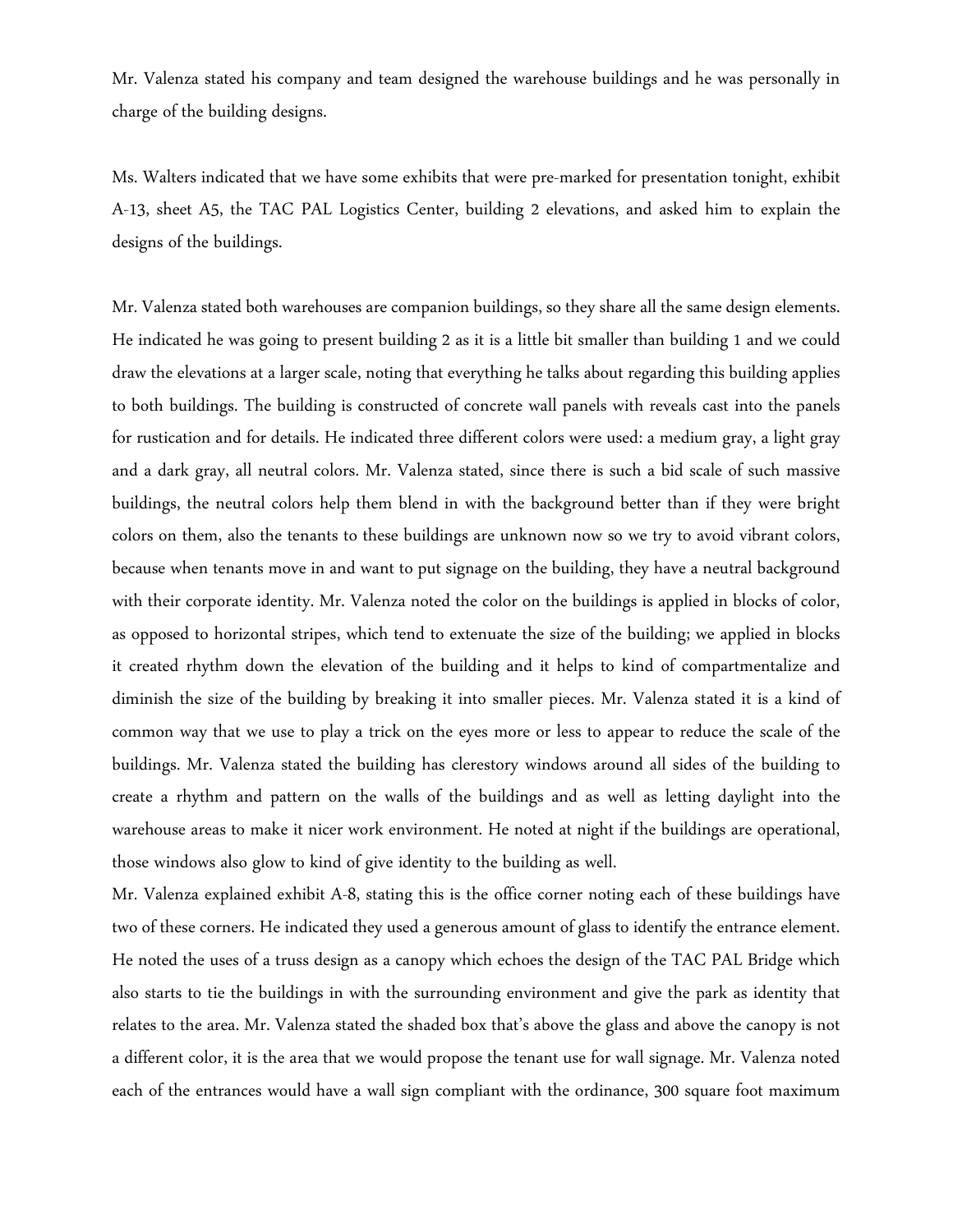and would be most likely an internally illuminated sign to keep from having to put light fixtures on the building to illuminate it.

Mr. Valenza indicated the allowable height is 100 feet and both buildings are 52 feet high at the highest point, just barely over half of the allowable height. Mr. Valenza indicated they were single-story buildings.

Ms. Walters called Mr. Nigel Marsh.

Ms. Walters reminded Mr. Marsh that he was under oath, and asked him to indicate his name, his firm and his experience/credentials.

Mr. Marsh indicated his full name is Nigel Paul Marsh and his firm is Marsh and Woods Architects located at 400 Main Street, Stamford. Connecticut. He indicated he was a British-educated architect noting his Bachelor of Arts in architecture in 1981 and a diploma of architecture in 1984. Mr. Marsh indicated he was charted and registered architect since 1986 noting Marsh and Woods Architects holds licenses throughout the tri-state area and nationally through NCARB within the state of New Jersey, New York and Connecticut for over the last 20 years. Mr. Marsh indicated, he had two projects currently on-site in Wall Township along with another pending project in Old Bridge, New Jersey. Mr. Marsh indicated he prepared the architectural elevation support floor plans that were submitted to the Board for the affordable housing community.

Ms. Walters indicated exhibit A-14, the Cove at Palmyra site plan rendering, your sheet SR-02.

Mr. Marsh stated on the northwest portion of the overall development, it shows that there are five buildings on the site. Running counterclockwise, building number 1 is in the bottom right-hand corner of the site. This is a two-story apartment building which contains 16 apartments. He noted the next two buildings are both three-story buildings. Building number 2 has 24 apartments, building number 3 has 22 apartments because it also contains the amenity spaces: the club room and the fitness and management/leasing offices. Building number 4 is a two-story building with 16 apartments and building number 5 is a three-story building which has 24 units. Mr. Marsh asked Clint to got to exhibit A-15. Mr. Marsh explained that this displayed the first building you would see as you enter the development, it is two-story format of the buildings. Mr. Marsh indicated they have a residential quality to them which is appropriate for this type of housing. Mr. Marsh indicated they intended to use traditional residentialtype materials for the exterior material choices, noting there is a brick water table which runs from gray to the underside of the first-floor windows, then horizontal siding which we recommend be a fiber cement siding as opposed to a vinyl siding. The intent is to use three different colors for that siding on the first floor and second floor. On the three-story buildings it would be generally a sandstone beige and earth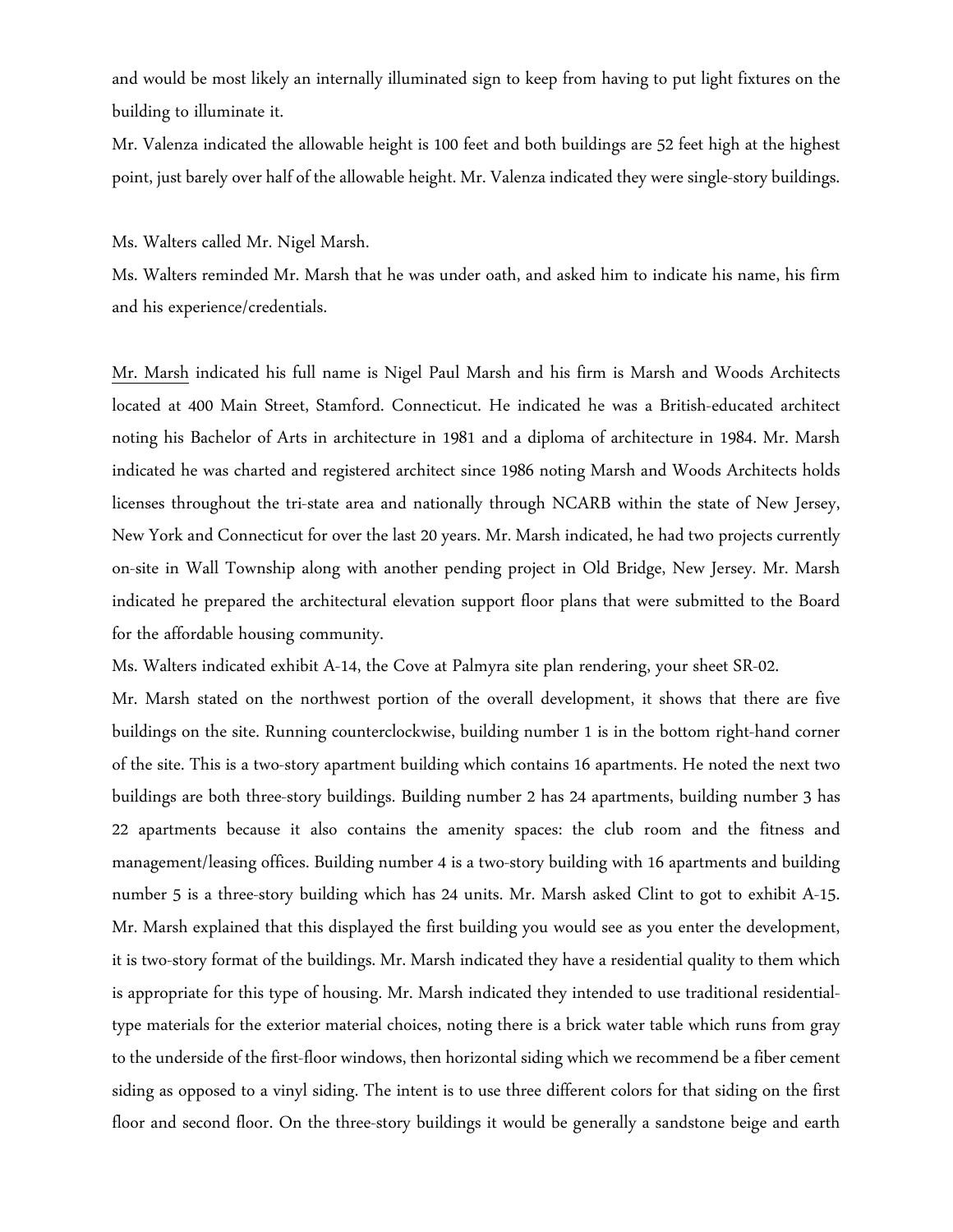tone and the upper story would be arctic white, so there is contrast there which emphasizes the horizontality of the buildings themselves. Each of the apartment entrances is accented by two flanking tower elements, which have contrasting but complimentary colors, which would be a timber bark and another earth tone, which helps to draw the eye to the points of ingress and egress from the buildings. The roofing material would be asphalt shingle, again using an earth tone color. The gable ends would be accented with more of a vertical bard and pattern but would be in a complementary color to the story immediately below. Mr. March stated Exhibit 16 shows the floor plan of the building. Mr. Marsh indicated this is the typical floor plan that is seen throughout the development, most of the buildings are virtually identical in the way that they are arranged. Mr. Marsh indicated UHAC, Uniform Affordable Housing Controls were used to establish the mix; there are three-bedrooms, two-bedrooms and onebedroom apartments, no more than 20 percent of the apartments are one-bedroom units, that amounts to 20 units. Mr. Marsh indicated 25 percent of the units are three-bedroom units and the remainder about 55 percent of the buildings will be two-bedroom apartments, noting that we conform with UHAC requirements. Mr. Marsh indicated the blue shaded areas represent three=bedroom units, approximately 1,290 square feet; the light orange references the two-bedroom units, of which there are two types, on the exterior two-bedrooms, one bath units are about 960 square feet, while the inboard two-bedroom, two bathrooms units are slightly larger about 1,028 square feet. The one-bed room units, one-bedroom, one bathroom are about 750 square feet. Internally, there's an open-plan kitchen, dining and living area. The bedrooms have a generous walk-in closet, the master bedroom would have an in- suite bathroom. The second and or only bathroom in the apartment would be accessible from both the internal bedroom and the external for visitors, so they don't have to go into a bedroom to get to the bathroom. Mr. Marsh indicated there are two entrances around which all are grouped for apartments, noting the apartments are stacked, meaning the floor on floor two would be the same as the third floor. Mr. Marsh indicated as you enter the apartment, there are mail-drop areas, which are USPS standard and approved ADA mailboxes which would have package boxes as well, noting they meet the USPS development guidelines for the number of packages and the number of mail slots that are required. Above the lobby and mail room area on the second and third floors there are common laundry facilities. HUD requirements state that you should have one washer and one dryer for every 12 apartments. Mr. Marsh indicated we recommend at least two washers and two dryers per floor, so you might get four washers and four dryers for eight and six washers and dryers for 12 apartments, well above the HUD requirements for that. Mr. Marsh stated Exhibit A-a18 shows the amenities that are included in building number 3, which is one of the buildings around the landscape courtyard area, which is kind of like a jug handle kind of

configuration. Mr. Marsh indicated the is a fitness room, a club room with a small pantry area and there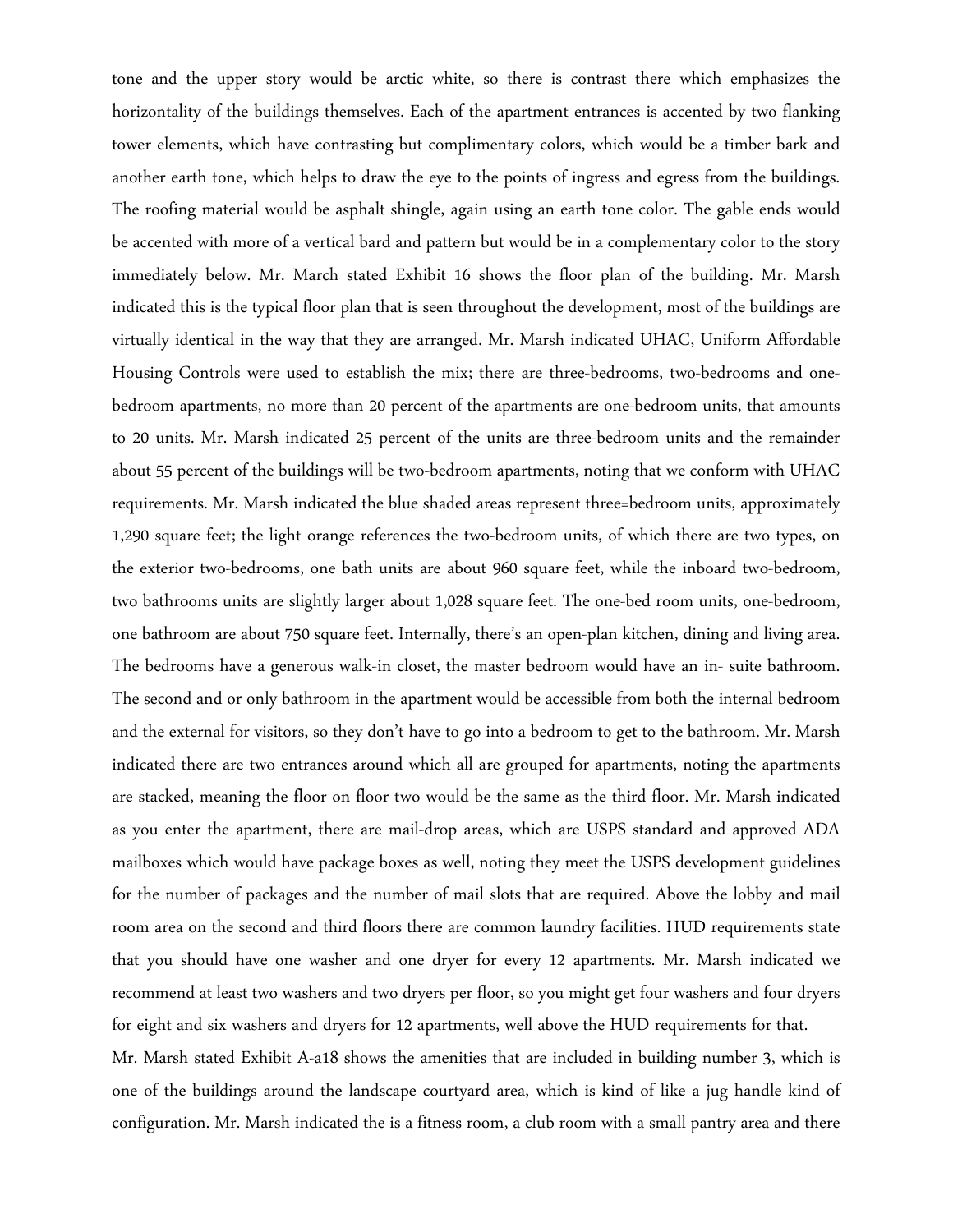is a leasing office and a unisex handicapped-accessible bathroom. The club room itself opens onto an exterior terrace which is within that landscaped area. That area would have picnic tables and perhaps grill areas and would be useful for outdoor events that could be sponsored thru the club rom itself. Adjacent to this building and close to these amenity facilities is the tot lot area, which is just to the northwest of building 3. Mr. Marsh indicated exhibit SR-02 shows the tot lot adjacent to building 3, you can see the outside terrace at the rear of the building, which opens into the central landscaped courtyard which is between building 3,4 and 5. Mr. Marsh indicated there are three trash enclosures within the site which can accommodate the trash and recycling of the apartments.

#### Mr. Nehmad then called Ms. Pehnke.

Ms. Pehnke stated she indicated she is a registered professional traffic engineer licensed in the State of New Jersey employed with Langan Engineering and Environmental Services. Mr. Pehnke also noted she is a member of the Association of professional transportation engineers stating she has been in practice for over seven years. Ms. Pehnke indicated she prepared the traffic impact study in accordance with industry standards and regulations of the New Jersey State Highway access code. Ms. Pehnke stated the traffic impact study was prepared from data gathered pre-covid pandemic, so are representative of typical of traffic operations. The traffic projections are based on date published by the Institute of Transportation Engineers as well as date used by New Jersey Department of Transportation. Ms. Pehnke stated the study includes a modeling of the access operations as well as the adjacent roadway operations. Ms. Pehnke indicated the key findings in the study are they are no new access points that are proposed along Rt. 73, noting that the analysis shows with an update to the traffic signal operations, meaning timing, the intersections will operate at good levels of service and will be able to manage the side street approach ques with the available storage areas. Ms. Pehnke stated the southern driveway is proposed to be reconstructed in accordance with the current NJDOT design criteria, which will create a channelized right turn in and out turn driveway which safely accommodate the tracking paths of the different types of vehicles expected to use the driveway. Ms. Pehnke indicated traffic to the Palmyra Nature Cove will remain as it is and will not be impacted, cross easements will be provided throughout the project, noting that the internal circulation system has been designed to accommodate the types of trucks and vehicles expected throughout the development. Ms. Pehnke indicated an access permit has been submitted to the NJDOT which is currently under review.

Ms. Pehnke indicated the parking meets the requirements of the redevelopment plan.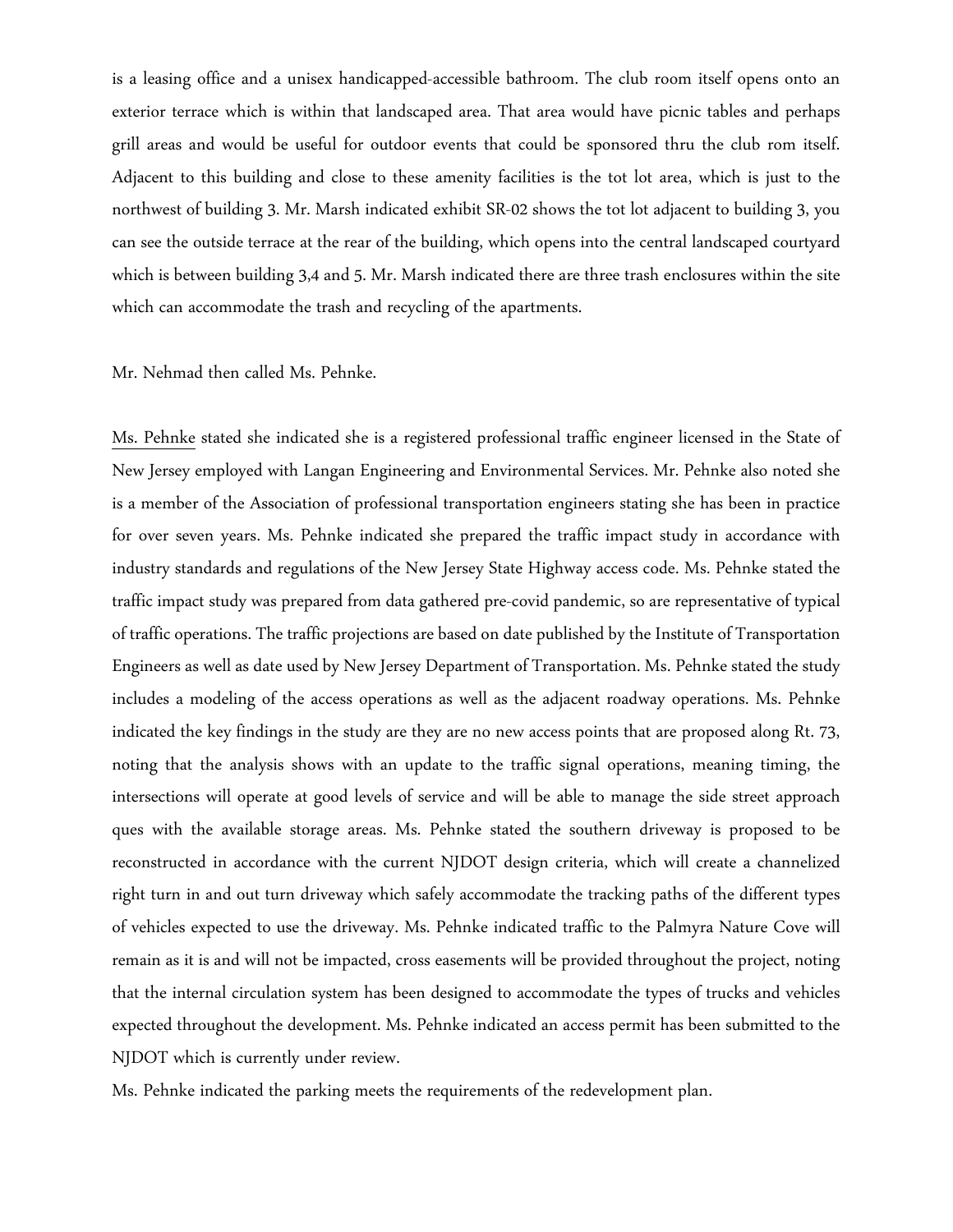### Mr. Nehmad then called Ms. Morrisey.

Ms. Morrisey stated she is a licensed planer in the State of New Jersey as well as a member of the American Institute of Certified Planners. Ms. Morrisey indicated she has been licensed and working in the field for over twenty years. Ms. Morrisey indicated has worked for many municipal boards preparing Master Plans, Housing Plans, and Redevelopment Plans. Ms. Morrisey indicated she had reviewed the plan as presented by the expert witnesses earlier and it is consistent with the redevelopment plan adopted in 2005 and amended in September of 2020. Ms. Morrisey indicated the plan meets the goals and objectives of the redevelopment plan by specifically meeting the Borough's affordable housing obligation, remediating the brownfield redevelopment area, and establishing non-residential development that will be financially positive for the municipality. Ms. Morrisey indicated those objectives will be met by the application before the board. Ms. Morrisey indicated they have reviewed the board's professional reviews and have addressed thru testimony many of the comments. Ms. Morrisey indicated there are no variances required, noting that they will conform with the exceptions which we listed noting the crosswalk width and the landscaping requirements indicating the plan is 100% conforming. Ms. Morrisey stated they will meet all the requirements of the affordable housing statues and regulations as applicable in New Jersey and the uniform housing and affordability controls, noting they will conform with all aspects as required by the settlement agreement between the Borough and Fair Shar Housing as required by law.

Mr. Stock stated he is a principal in PURE, LLC. which has the application before the board tonight. Mr. Stock indicated he has been in the New Jersey redevelopment industry since 2004 noting many projects and redevelopment of brownfield properties helping to convert them and turn them back into productive reuse noting that the lion's share of those projects were warehouse distribution facilities much like what is included in the application presented. Mr. Stock indicated he and his associates have been working on this project about one and a half years. Mr. Stock indicated it is a complicated project involving many state, county and local agencies and they have worked with many of those types of agencies in the past noting a good working relationship, in good standing with them. Mr. Stock indicated they are very excited to bring a successful project to completion, for the Borough of Palmyra.

\*\* Please note a detail transcript of the testimony described above is available upon request. \*\*

Chairman Yetter noted our task is to determine if this project complies with the requirements of the redevelopment plan.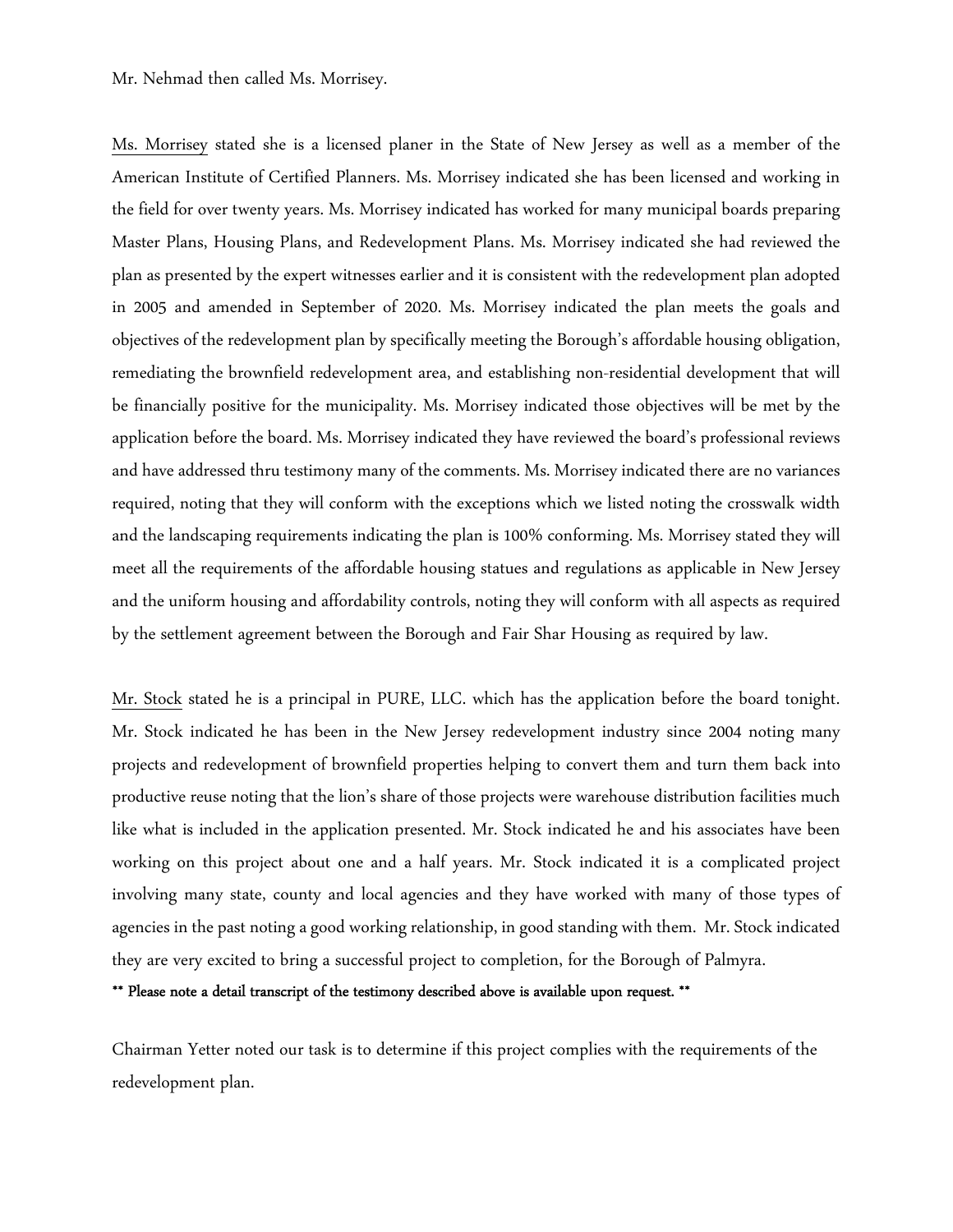Chairman Yetter asked for questions, comments or discussion regarding the application as presented. Mr. Beck asked if anyone had spoken with the Board of Education to let them know about the affordable housing planned as busing will be required to get the children to school.

Mayor Tait indicated she had a meeting with Mr. McBride and Mr. Blatchley of the Board of Education next week about the redevelopment project.

Mr. Beck asked if anyone had spoken with New Jersey Transit regarding placing a bus stop in the location.

Mr. Nehmad stated that had not spoken with NJ Transit but would be happy to communicate with them in conjunction with the Borough consultants, to determine a location.

Mr. Beck asked if there was thought regarding a grocery store or convenience store as there is nothing on that side of Rt.73.

Mr. Nehmad stated nothing is proposed in this portion of the plan. Mr. Nehmad indicated there is frontage on Rt.73 still to be developed in Phase II of the project, noting many companies like to see a demand before they will commit to store placement.

Mr. Beck indicated he would like to see some sort of cross light to get from one side of Rt. 73 to the other side as currently there is only one access in and out of the area: the one in front of Kerbeck. Mr. Nehmad indicated traffic signals are very rigorously controlled by NJDOT regulations noting spacing and placement. Mr. Nehmad stated they would work with the Municipality in reasonable efforts but feel the plan is what the redevelopment plan calls for.

Mrs. Melvin asked about the stormwater regulations especially the new regulations coming out in March of 2021 which require the use of green stormwater infrastructure as the first option of managing water quality volume, noting a wet pond is not a practice that would be approved for water quality volume. Why was that selected and noted concerns with the use of porous pavement and the likely hood of it clogging and the maintenance of it.

Mr. Hanrahan indicated they had two meetings with DEP and they are onboard with the design and the stormwater management proposal presented, noting the project does meet and adhered to currently DEP stormwater regulations noting that the new regulations come into compliance in March and they are not required to comply with them currently. Mr. Hanrahan stated the wet pond detention basin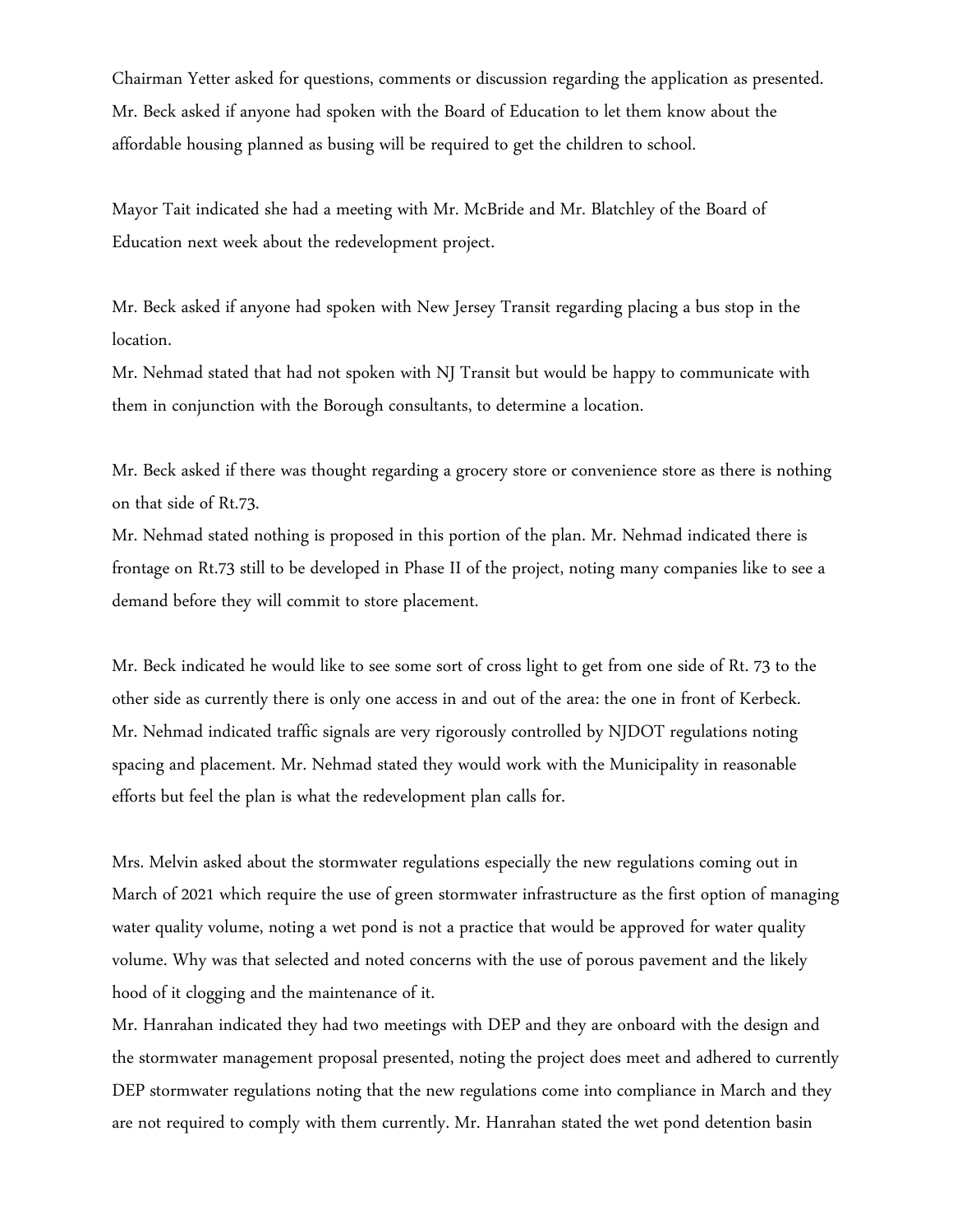does provide 3-1 dilution to provide the water quality and noting 492 parking stalls are porous pavement which is per infrastructure procedure, noting that porous pavement has been designed in many projects in the last five years and is being pushed by the DEP and other environmental agencies. Ms. Melvin asked about the setback repairing buffer requirement along the Pennsauken Creek. Mrs. Melvin indicated it is 50 feet from the top of slop and it does not appear to have that 50-foot buffer. Mr. Hanrahan indicate it is 50 feet however the application is going before the DEP and they will make that decision and we will comply.

Mrs. Melvin asked about the use of a wet pond near natural ponds in the wetlands. Does that create a habitat issue with wildlife?

Mr. Hanrahan indicated the plan is in compliance with DEP standards and does comply with water quality attributes, he explained noting that we are waiting for their approval and if not approved will provide another measure.

Mrs. Melvin asked about the placement of the tot lot and was consideration given to moving the tot lot away from an intersection and parking lots as a safety precaution.

Mr. Hanrahan indicated no matter where the tot lot is placed there will be a parking lot near it. Mr. Hanrahan noted that low volumes and speeds for traffic in that area make the placement of the tot lot in a good location.

Mr. Gural commented in regard to the bus stop on Rt. 73 we do have a submission in front of the fair share housing center in which there are ongoing negotiations, that do show a bus stop on Rt. 73 within 500 feet of the development which is subject to DOT approval. Mr. Gural indicated Mr. Winckowski is the Borough's stormwater management consultant and perhaps he can give us some information regarding that.

Mr. Rossignol asked if the warehouse operations would be going 24 hours a day or will there only be specific shifts.

Mr. Stock stated that have no specific tenants in mind, but they will be looking for the best tenants in the marketplace to provide the most flexibility.

Mr. Rossignol asked if they expected the warehouses to be mostly storage or would they also be fulfillment centers.

Mr. Stock indicated currently we just do not know.

Mr. Robinson asked if it was possible to build convenience stores within the accommodation area.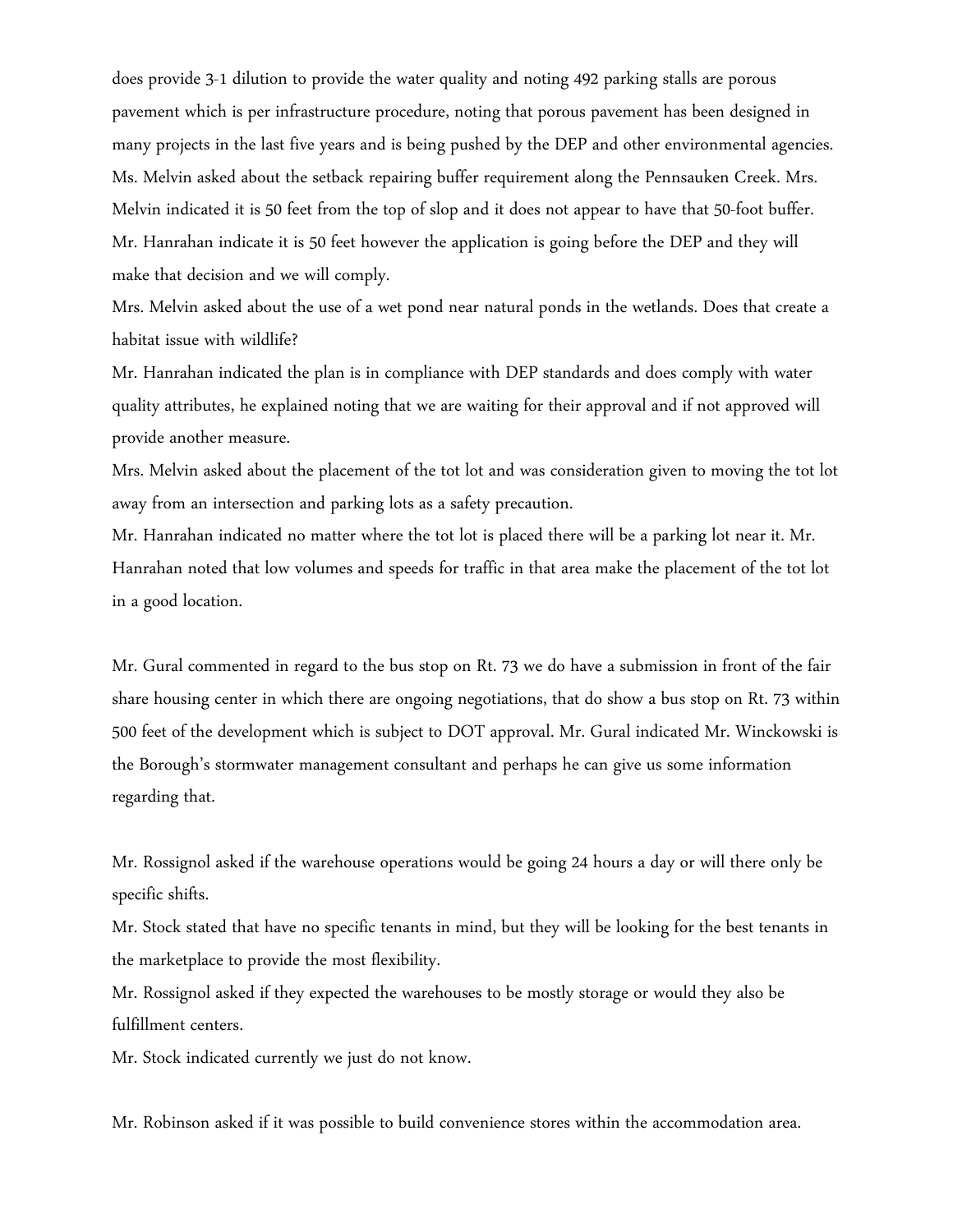Mayor Tait answered not in the first phase.

Ms. O'Connor asked if the passive recreational area and trying to annex it into the Palmyra Nature Cove. Have there been any talks with the Burlington County Bridge Commission as to getting them on board with taking over that portion of the redevelopment.

Mr. Gural he has had a number of conversations with the members of the bridge commission with a meeting schedule next week to have that conversation.

Ms. O'Connor asked about the dynamic compaction as suggested in the geo-technical reports. Ms. O'Connor asked if the solid waste which is under the Fillit property should be removed before the dynamic compaction to avoid the possibility of additional shifting due to further breakdown of those materials.

Mr. Stock indicated the materials need to be segregated, the inert materials from oversized pieces of masonry or concrete. Mr. Stock stated the overside pieces of rubble, masonry, concreate and items of that nature would be processed. Mr. Stock indicated the depth of waste is somewhere between 10 and 30 feet and the cover soils are about 6 to 14 feet. Mr. Stock noted the Fillit property is about 60 acres. He explained the process of leveling the land, creating a working platform and how the dynamic compaction takes place.

Ms. O'Connor stated in the Geo Tech report regarding the affordable housing areas, it notes the use of rammed aggregate piers along with the dynamic compaction. Ms. O'Connor asked if micro piles were considered in addition to the dynamic compaction.

Mr. Stock stated indicated he had used micro piers before for box culverts where you might create a bridge crossing noting they are more applied when dealing with more public structure type projects. He explained further.

Councilwoman Cloud asked if there was any analysis of the impact of stormwater release into the Pennsauken Creek from the two proposed adjacent stormwater outfalls that are on the south side of the property in regard to erosion.

Mr. Hanrahan indicated he did not believe there is any impact, noting they are designed in accordance with soil erosion to Army Corp and DEP standards. Mr. Hanrahan explained. Councilwoman Cloud asked what size the design hole scatter falls are designed for. Mr. Hanrahan indicated 25-year storm.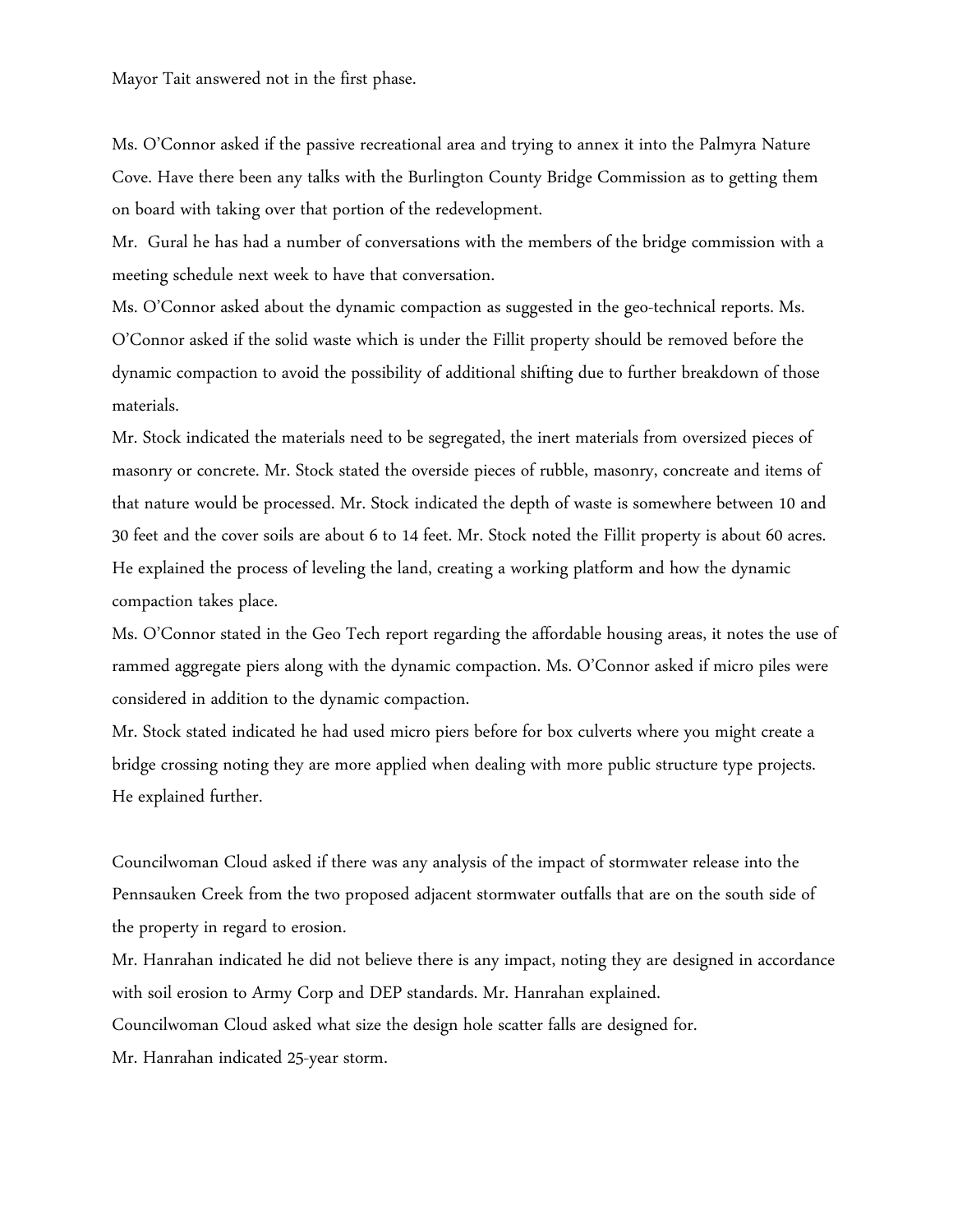Mr. O'Kane indicated it was an excellent set of plans denoting what is going to be placed on the project, and he had no questions.

Ms. Hui asked if in the subdivision where the housing is proposed, sidewalks would be along the roadways.

Mr. Hanrahan stated he did not believe there are sidewalks that connect up to Rt.73., noting there are sidewalks internally.

Ms. Hui indicated that NJ DOT has a complete streets policy so she would recommend putting sidewalks in even if it along Rt 73 as the residents, walkers and or bikers will not have access to anywhere. Ms. Hui noted concern about those residents being able to connect with the town as there is no place to shop on that side of the highway.

Mr. Hanrahan indicated they would add those sidewalks to route 73 and will work with NJDOT on the sidewalk improvements.

Ms. Hui noted a concern for bikers. Ms. Hui asked if it was a way to add protective bike lanes where they are physically separated from trucks and motor vehicles.

Mr. Nehmad asked if she meant internal to the site.

Mr. Hanrahan stated that they could look at potentially combining to sidewalks and bike paths together and taking them out to Rt. 73., noting they would look into it.

Mr. Hui indicated she did not feel the tot lot was in a good location next to parking lots where cars are potentially idling.

Ms. Hui stated she wished they were more proactive with the stormwater regulations as everyone is aware that they are coming.

Ms. Hui stated that there needs to be transportation access, perhaps there could be a link across the Pennsauken Creek that connects the southern end of the Rt. 73 Redevelopment area with Pennsauken Light Rail Station.

Ms. Hui asked why the Land Use Board is being asked to approve the preliminary and final site plan and subdivision plans all at one time tonight.

Mr. Nehmad stated the law is clear since the is a redevelopment undertaking, they felt it warrants the board taking appropriate action to expedite matters.

Ms. Hui asked why there are so many parking spaces.

Mr. Nehmad stated the parking spaces are what are required in the ordinance. Mr. Stock noted the RSS standard for the residential and the warehousing has a minimal threshold which we are currently meeting with the proposed plan. Mr. Stock also noted there were more proposed units when the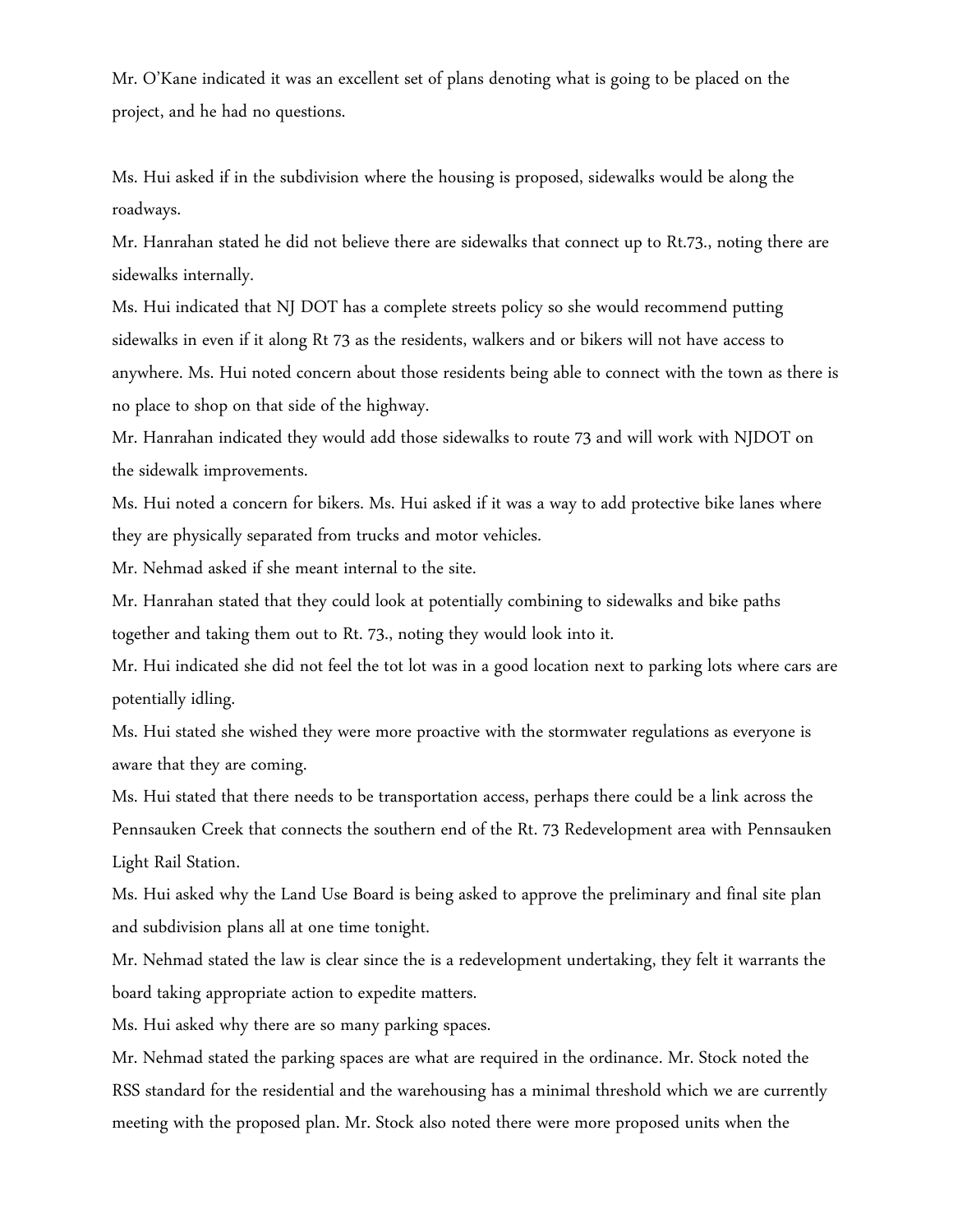project started, that number has since be lowered so we could look at that. Mr. Stock stated going back to light rail just past the right in right out entryway on the south side of the development is about a 7 acre plot which would be a great location for a light rail stop. Mr. Stock stated he and Mr. Wolfkind had some discussions internally and he has had discussions with NJDOT on a light rail stop in in Jersey City and he has requested them to take a loon at potentially looking at this area for a light rail stop, noting we are about 2500 feet from the Pennsauken rail station. Mr. Stock indicated it could be part of phase II.

\*\*\*Mr. Winckowski stated they deemed the applications complete. He noted there were several items we asked be corrected as part of the process. Mr. Winckowski indicated he and our planner Ms. Gable met with the applicant's engineers and they agreed to make some suggested changes/modifications to various portions of the site plan.

There was additional discussion and questions between the Land Use Board Members and PURE's professional staff in which they discussed the outdoor picnic area in the warehouse areas, stormwater runoff; compliance with new rules and regulations going into effects in March of 2021; number of parking spaces; access to downtown area of Palmyra, Light rail, NJ Transit and Burl-link; the ability to cross Rt 73 safely; Solar Panels; traffic study and u-turning radius of trucks and their ability to maneuver throughout the redevelopment area; striping plan for Nature Cove driveway; fire-hydrants; Bike racks in residential area and warehouse area; placement of tot lot and fencing around it; the courtyard, a gazebo in cattail area; landscaping around billboard monument signs; irrigation system for entire development; lighting in the entire development; electrical vehicle charging stations; types of tree plantings; the floor plans of the proposed residential housing areas; noise levels of idling trucks; the additional traffic on Rt. 73 backing up on Rt 73 down to Hilton Road and possibly separating the residential access to the development from the truck access to the area.

\*\*\* Complete transcript of testimony and discussion available upon request and will be maintained with the minutes.

Chairman Yetter asked anyone making comments to state their name and address for the record.

Mr. Rader- Harbour Drive- Mr. Rader asked if the residential units would have community washers and dryers or would they be in each unit. Mr. Nehmad indicated they would not be in each unit but a laundry station would be located on the second floor of the buildings.

Mr. Hayes – Washington Avenue- Mr. Hayes asked if any thought had been given to the noise level from trucks idling in the warehouse area. Mr. Nehmad indicated the anticipated noise level complies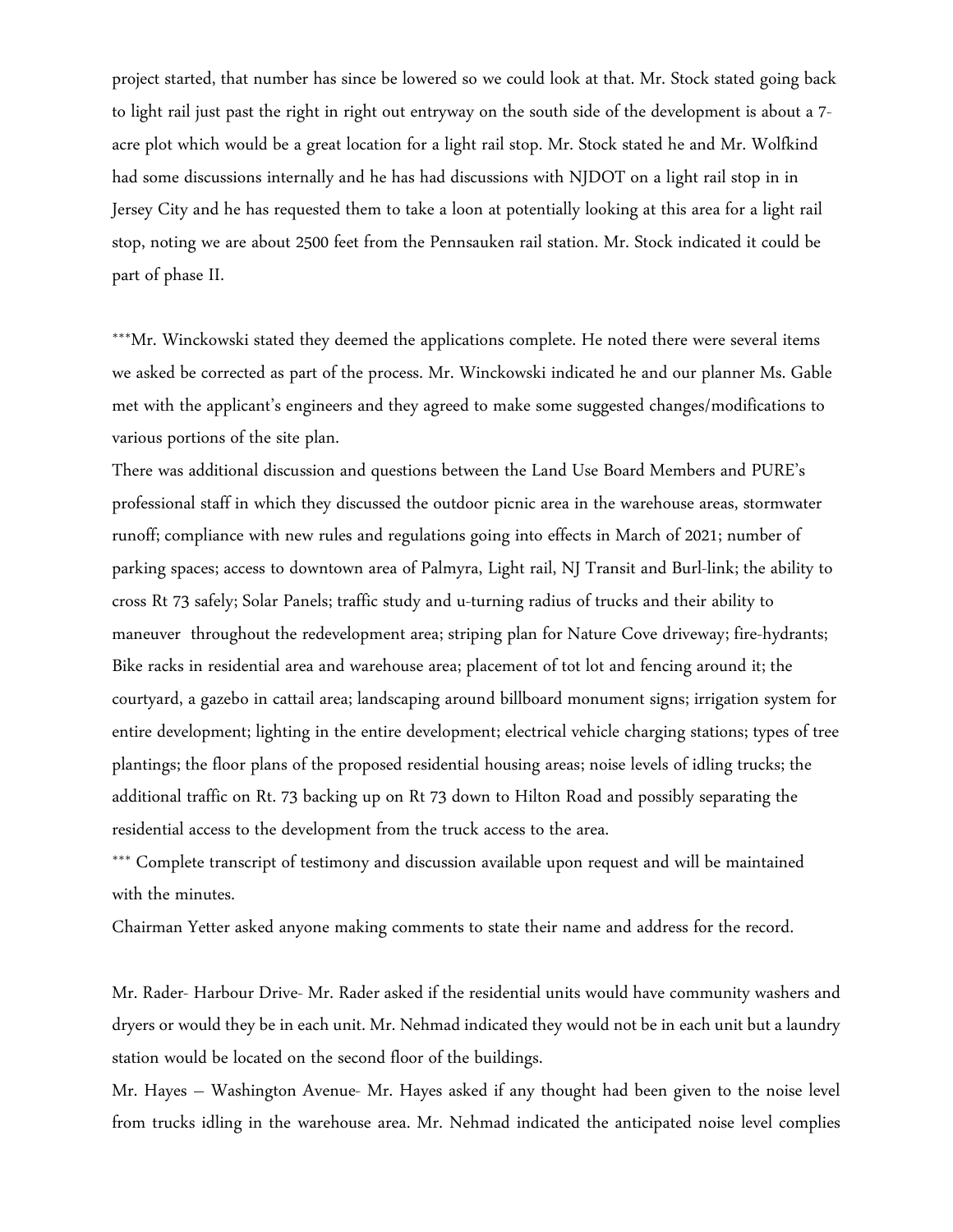with the State Noise Control Act. Mr. Nehmad indicated the day and night sound levels are around 65 decibels during the day and 50 decibels at night and everyone will have to meet the noise control act standards.

Mr. Blaisdell – Pennsylvania Avenue- Mr. Blaisdell asked about the traffic volume on Route 73 and how it was addressed. He asked if anyone considered the additional traffic on Rt. 73 backing up to the intersection at Hylton Road.

Mr. Brewer explained what the board's choices were in regards to the application.

Mr. Nehmad asked if the board could move forward with a vote on the application noting they would comply with the board's professional's recommendations.

There was some discussion among the board and Mr. Brewer as to how they wished to proceed. Chairman Yetter asked for a motion to approve Application 2020-LUB03 as presented by applicant and subject to approval of LUB Engineer and LUB Planner comments/recommendations and confirmation that all agreed and proposed changes have been made regarding the conditions noted. Mayor Tait made a motion to approve Application 2020-LUB 03 with conditions noted. Vice Chairman Beck second the motion.

Chairman Yetter asked for a roll call vote, at the call of the roll the vote was as follows: AYES: Mayor Tait, Vice Chairman Beck, Mr. Gural, Mr. Robinson, Mr. Rossignol, Ms. O'Connor, Chairman Yetter NAY: Councilwoman Cloud, Mrs. Melvin ABSENT: Mr. O'Kane

# PUBLIC COMMENT

Chairman Yetter requested a motion to open the meeting to the public for comment. Dr. Cloud made a motion to open the meeting for public comment. Vice Chairman Beck second the motion. All members present voted in favor of the motion.

 Seeing none, Chairman Yetter requested a motion to close the public comment portion of the meeting. Vice Chairman Beck made a motion to close the public comment portion. Mayor Tait second the motion. All members present voted in favor of the motion.